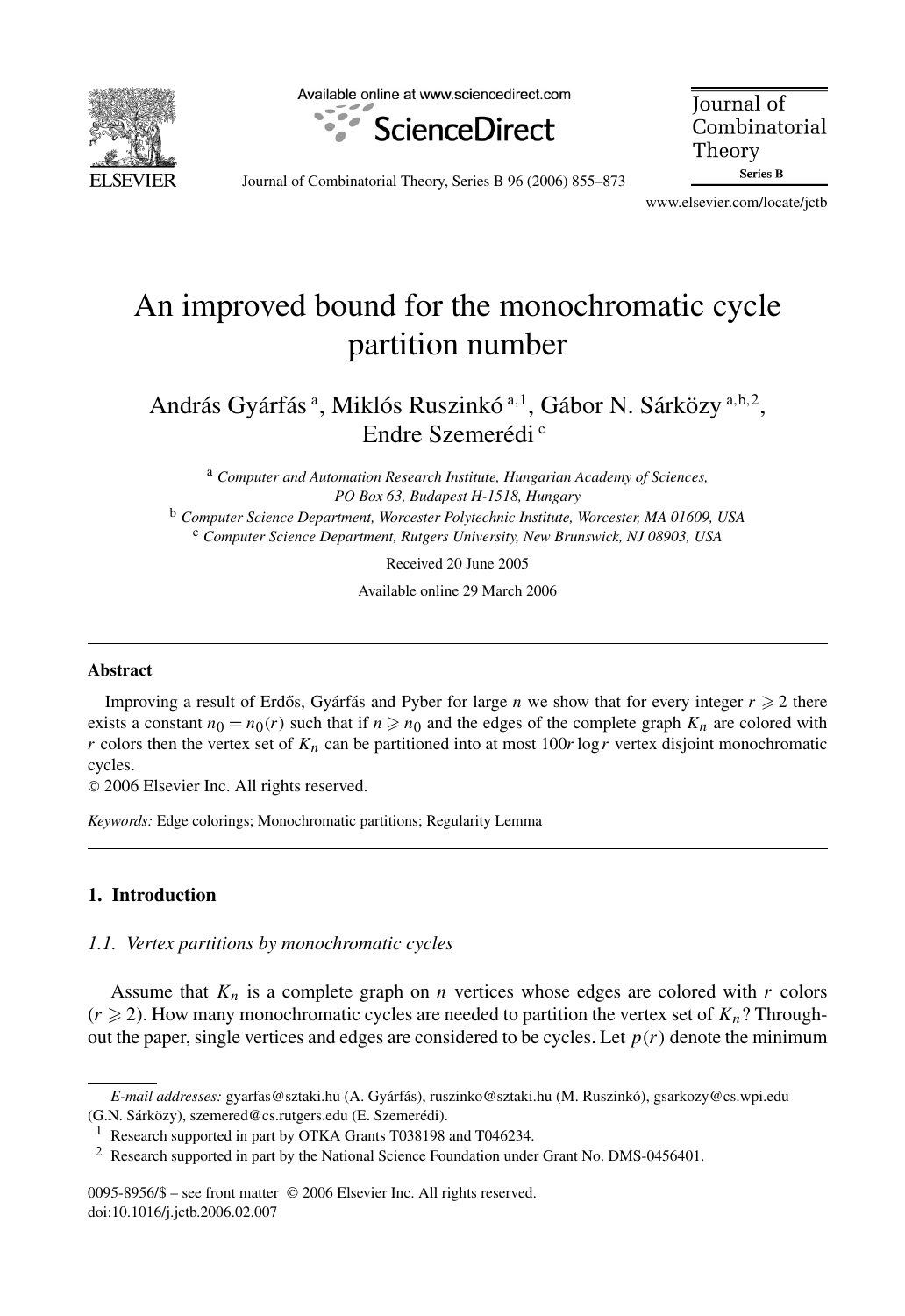number of monochromatic cycles needed to partition the vertex set of any *r*-colored *Kn*. It is not obvious that  $p(r)$  is a well-defined function. That is, it is not obvious that there is always a partition whose cardinality is independent of the order of the complete graph. However, in [5] Erdős, Gyárfás and Pyber proved that there exists a constant *c* such that  $p(r) \leqslant cr^2 \log r$  (throughout this paper log denotes natural logarithm). Furthermore, in [5] (see also [6]) the authors conjectured the following.

# **Conjecture 1.**  $p(r) = r$ .

The special case  $r = 2$  of this conjecture was asked earlier by Lehel and for  $n \ge n_0$  was proved by Łuczak, Rödl and Szemerédi [13]. Let us also note that the above problem was generalized for complete bipartite graphs (see Haxell [8]) and for vertex partitions by monochromatic connected *k*-regular subgraphs (see Sárközy and Selkow [16]).

In this paper we give a significant improvement on the above mentioned result of Erdős, Gyárfás and Pyber for large *n*.

**Theorem 1.** For every integer  $r \geq 2$  there exists a constant  $n_0 = n_0(r)$  such that if  $n \geq n_0$  and *the edges of the complete graph*  $K_n$  *are colored with*  $r$  *colors then the vertex set of*  $K_n$  *can be partitioned into at most* 100*r* log *r vertex disjoint monochromatic cycles.*

Since Theorem 1 is probably far from best possible, we make no attempt at optimizing the constant 100 in the theorem.

## *1.2. Sketch of the proof of Theorem 1*

A matching in a graph *G* is called *connected* if its edges are all in the same connected component of *G*. To prove Theorem 1 we apply the edge-colored version of the Regularity Lemma to an *r*-colored  $K_n$ . Then we introduce the so-called *reduced graph*  $G^R$ , the graph whose vertices are associated to the clusters and whose edges are associated to *ε*-regular pairs. The edges of the reduced graph will be colored with a color that appears on most of the edges between the two clusters. Then we study large monochromatic connected matchings in the reduced graph. That was initiated in [12] and played an important role in our recent paper [7] where we determined the three-color Ramsey numbers of paths for large *n*.

Generalizing the proof technique in [5], we establish the bound on  $p(r)$  in the following steps:

- *Step* 1: We find a sufficiently large monochromatic (say red), dense (more precisely halfdense in a sense explained later), connected matching *M* in *GR*.
- *Step* 2: We remove the vertices of *M* from  $G<sup>R</sup>$  and we go back to the original graph (instead of the reduced graph). We greedily remove a number (depending on  $r$ ) of vertex disjoint monochromatic cycles from the remainder in  $K_n$  until the number of leftover vertices is much smaller than the number of vertices associated to *M*.
- *Step* 3: Using a lemma about cycle covers of *r*-colored unbalanced complete bipartite graphs (Lemma 6 that may be of independent interest) we combine the leftover vertices with some vertices of the clusters associated with vertices of *M*.
- *Step* 4: Finally after some adjustments through alternating paths with respect to *M*, we find a red cycle spanning the remaining vertices of *M*.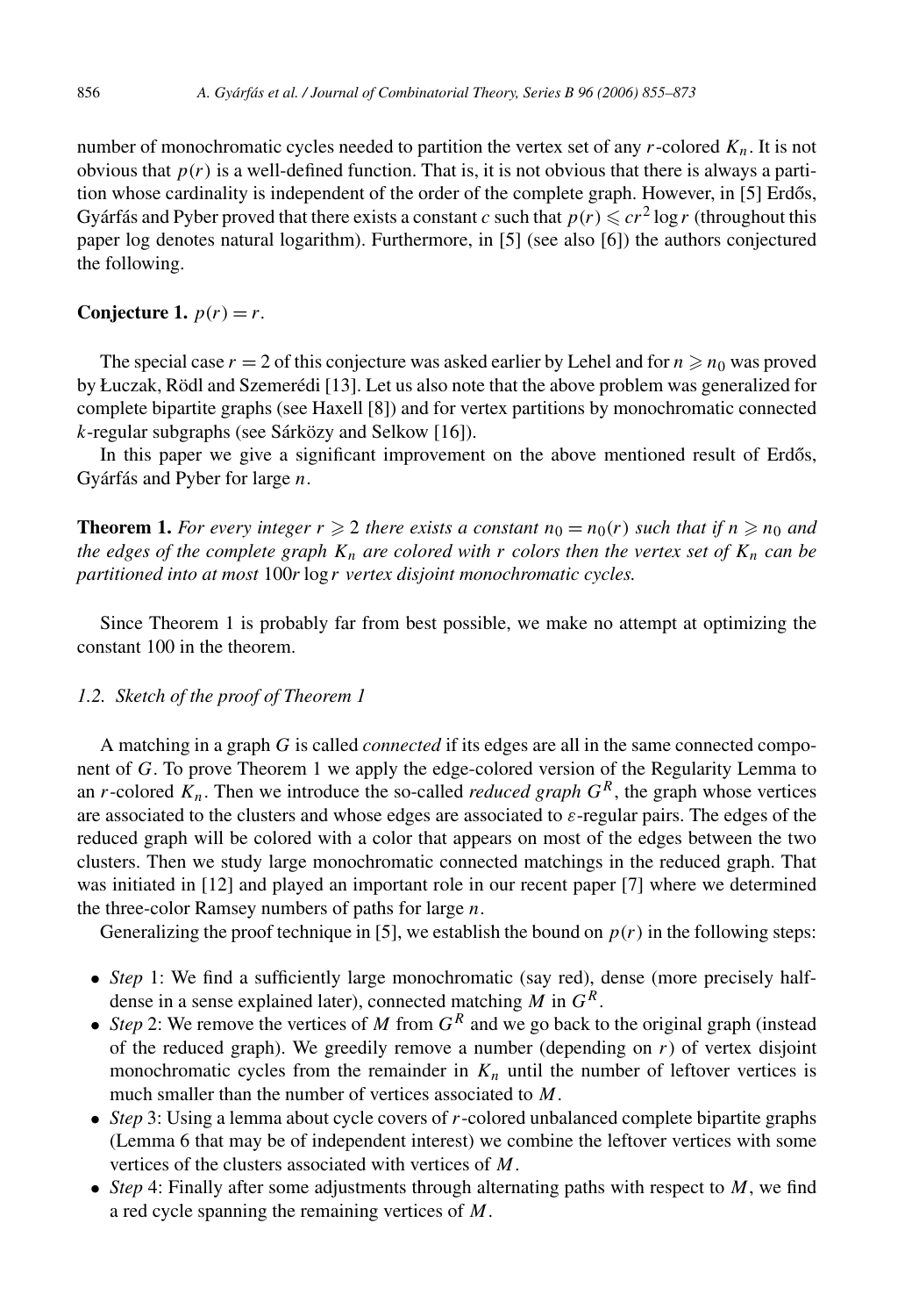The improvement of Theorem 1 over the result in [5] comes from two factors. First, the matching *M* plays the role of the triangle cycle in [5], and we are able to find a larger *M* than the triangle cycle found there. Second, our Lemma 6 in step 3 improves a similar lemma from [5].

The organization of the paper follows this outline. After giving the definitions and tools, we discuss each step one by one.

#### *1.3. Notation and definitions*

For basic graph concepts see the monograph of Bollobás [2]. Disjoint union of sets will be sometimes denoted by  $+$ . *V*(*G*) and *E*(*G*) denote the vertex-set and the edge-set of the graph *G*.  $(A, B, E)$  denotes a bipartite graph  $G = (V, E)$ , where  $V = A + B$ , and  $E \subset A \times B$ .  $K_n$  is the complete graph on *n* vertices,  $K(n_1, \ldots, n_k)$  is the complete *k*-partite graph with classes containing  $n_1, \ldots, n_k$  vertices,  $P_n$  ( $C_n$ ) is the path (cycle) with *n* vertices.  $G(n_1, \ldots, n_k)$  is a *k*-partite graph with classes containing  $n_1, \ldots, n_k$  vertices. For a graph *G* and a subset *U* of its vertices,  $G|_U$  is the restriction to *U* of *G*.  $\Gamma(v)$  is the set of neighbors of  $v \in V$ . Hence the size of *Γ(v)* is  $|Γ(v)| = deg(v) = deg<sub>G</sub>(v)$ , the degree of *v*.  $\delta(G)$  stands for the minimum, and  $Δ(G)$ for the maximum degree in *G*. For a vertex  $v \in V$  and set  $U \subseteq V - \{v\}$ , we write deg $(v, U)$ for the number of edges from  $v$  to  $U$ . When  $A$ ,  $B$  are disjoint subsets of  $V(G)$ , we denote by  $e_G(A, B)$  the number of edges of *G* with one endpoint in *A* and the other in *B*. A multi-coloring of a graph *G* is a coloring where each edge may receive more than one color. For non-empty *A* and *B*,

$$
d_G(A, B) = \frac{e_G(A, B)}{|A||B|}
$$

is the *density* of the graph between *A* and *B*.

**Definition 1.** The bipartite graph  $G = (A, B, E)$  is  $(\varepsilon, G)$ -*regular* if

 $X \subset A, Y \subset B, |X| > \varepsilon |A|, |Y| > \varepsilon |B|$  imply  $|d_G(X, Y) - d_G(A, B)| < \varepsilon$ ,

otherwise it is *(ε, G)*-*irregular*. Furthermore, *(A, B, E)* is *(ε, δ, G)*-*super-regular* if it is *(ε, G)* regular and

$$
\deg_G(a) > \delta |B| \quad \forall a \in A, \qquad \deg_G(b) > \delta |A| \quad \forall b \in B.
$$

*1.4. Tools*

In the proof an *r*-color version of the Regularity Lemma and the Blow-up Lemma play a central role.

**Lemma 1** *(Regularity Lemma [17]). For every positive ε and positive integer m there are positive*  $\int$  *integers*  $M$  *and*  $n_0$  *such that for*  $n \geqslant n_0$  *the following holds. For all graphs*  $G_1, G_2, \ldots, G_r$  *with*  $V(G_1) = V(G_2) = \cdots = V(G_r) = V, r \ge 2, |V| = n$ , there is a partition of V into  $l + 1$  classes (*clusters*)

$$
V=V_0+V_1+V_2+\cdots+V_l
$$

*such that*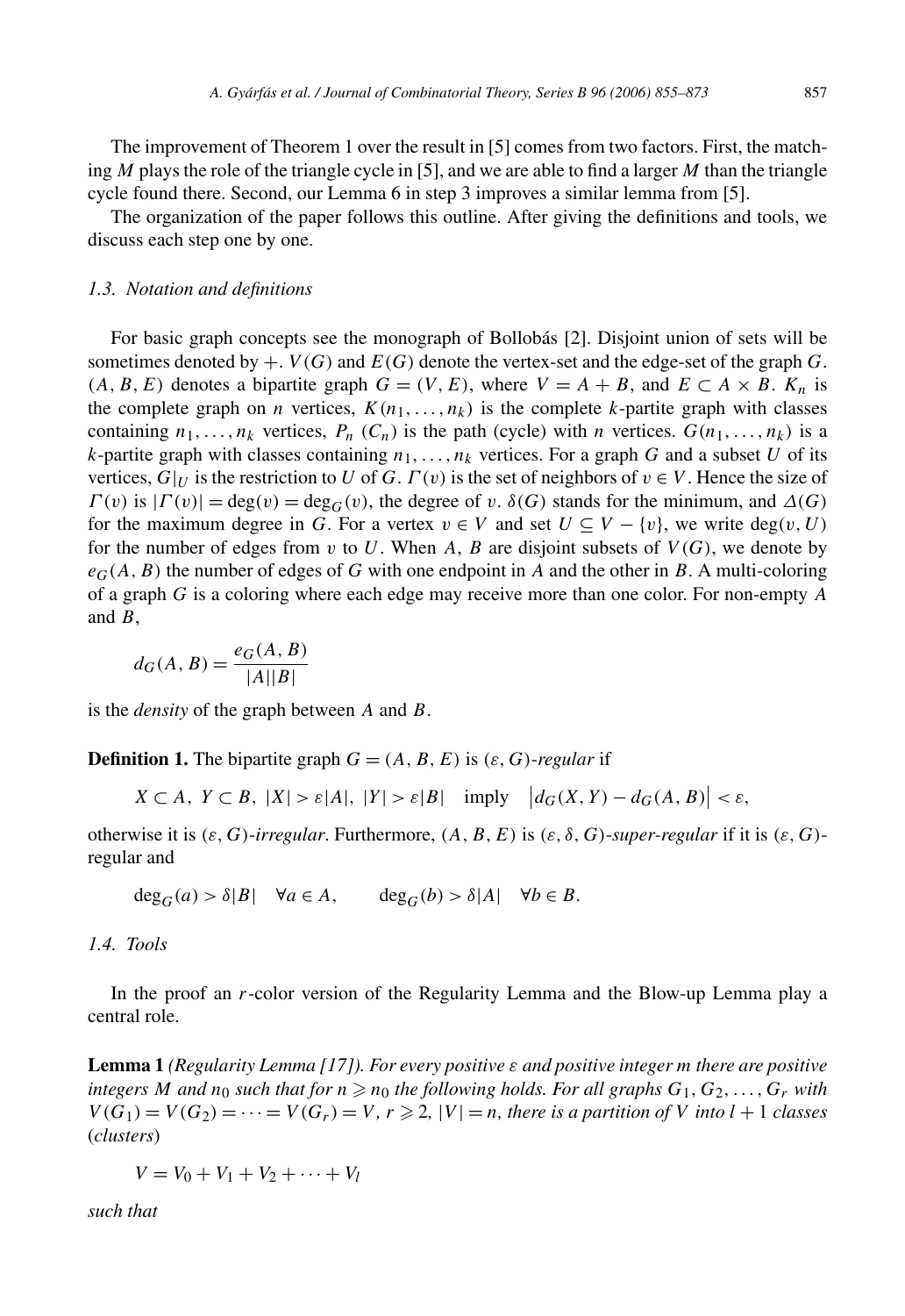- $m \leq l \leq M$ ;
- $|V_1| = |V_2| = \cdots = |V_l|$ ;
- $|V_0| < \varepsilon n$ ;
- *apart from at most*  $\varepsilon$   $\binom{l}{2}$  *exceptional pairs, the pairs*  $\{V_i, V_j\}$  *are*  $(\varepsilon, G_s)$ *-regular for*  $s =$ 1*,* 2*,...,r.*

For an extensive survey on different variants of the Regularity Lemma see [11]. We will also use the following property of  $(\varepsilon, \delta, G)$ -super-regular pairs.

**Lemma 2.** *For every*  $\delta > 0$  *there exist an*  $\varepsilon > 0$  *and*  $m_0$  *such that the following holds. Let G be a bipartite graph with bipartition*  $V(G) = V_1 \cup V_2$  *such that*  $|V_1| = |V_2| = m \ge m_0$ *, and let the pair*  $(V_1, V_2)$  *be*  $(\varepsilon, \delta, G)$ *-super-regular. Then for every pair of vertices*  $v_1 \in V_1$ ,  $v_2 \in V_2$ , *G* contains a Hamiltonian path connecting  $v_1$  and  $v_2$ .

A lemma somewhat similar to Lemma 2 is used by Łuczak in [12] and by Haxell in [8]. Lemma 2 is a special case of the much stronger Blow-up Lemma (see [9,10]).

We will also use the following simple lemma of Mader [14] (see also [2,3]) on the existence of highly connected subgraphs.

## **Lemma 3.** *Every graph of average degree at least* 4*k has a k-connected subgraph.*

We will use the following consequence of this lemma. A matching *M* in a graph *G* is called *k*-*half dense* if one can label its edges as  $x_1y_1, \ldots, x_{|M|}y_{|M|}$  so that each vertex of  $X = \{x_1, \ldots, x_{|M|}\}\$  (called the strong end points) is adjacent in *G* to at least *k* vertices of  $Y = \{y_1, \ldots, y_{|M|}\}.$ 

#### **Lemma 4.** *Every graph G of average degree at least* 8*k has a connected k-half dense matching.*

**Proof.** Using a well-known remark of Erdős, G has a bipartite subgraph H of average degree at least 4*k*. Using Lemma 3, *H* has a *k*-connected subgraph  $F = [A, B]$ , in particular, the minimum degree of *F* is at least *k*. Let *M* be a maximum matching of *F*, set  $A_1 = A \cap M$ ,  $B_1 = B \cap M$ . Clearly *M* is connected. If  $A_1 = A$  then *M* is *k*-half dense (with  $X = B_1$ ,  $Y = A_1$ ). Otherwise consider the set  $A_2 \subseteq A_1$  which can be reached from  $A \setminus A_1$  by an alternating path in *F* with respect to *M*. Let  $B_2$  denote the other endpoints of the edges of *M* incident to  $A_2$ . Set  $A_3 =$  $A_1 \setminus A_2$ ,  $B_3 = B_1 \setminus B_2$ . Observe that (from the definition of  $A_2$ ) no edges of *F* are in [ $A_2$ ,  $B_3$ ],  $[A \setminus A_1, B_3]$  and (from *M* being maximum), no edges of *F* are in  $[A_2, B \setminus B_1]$  either. Therefore *M* with *X* =  $A_2 \cup B_3$  is a *k*-half dense matching in *F* ⊆ *G*. □

It is possible that Lemma 4 can be generalized from half dense matchings to dense matchings where each vertex of *Y* is also adjacent to at least *k* vertices of *X*.

Finally we need the following lemma about dense directed graphs.

**Lemma 5.** Let  $\vec{G} = \vec{G}(V, E)$  be a directed graph with  $|V| = n$  sufficiently large and minimum  $out-degree$   $d_+(x) \geqslant cn$  *for some constant*  $0 < c \leqslant 0.001$ *. Then there are subsets*  $X, Y \subseteq V$  *such that*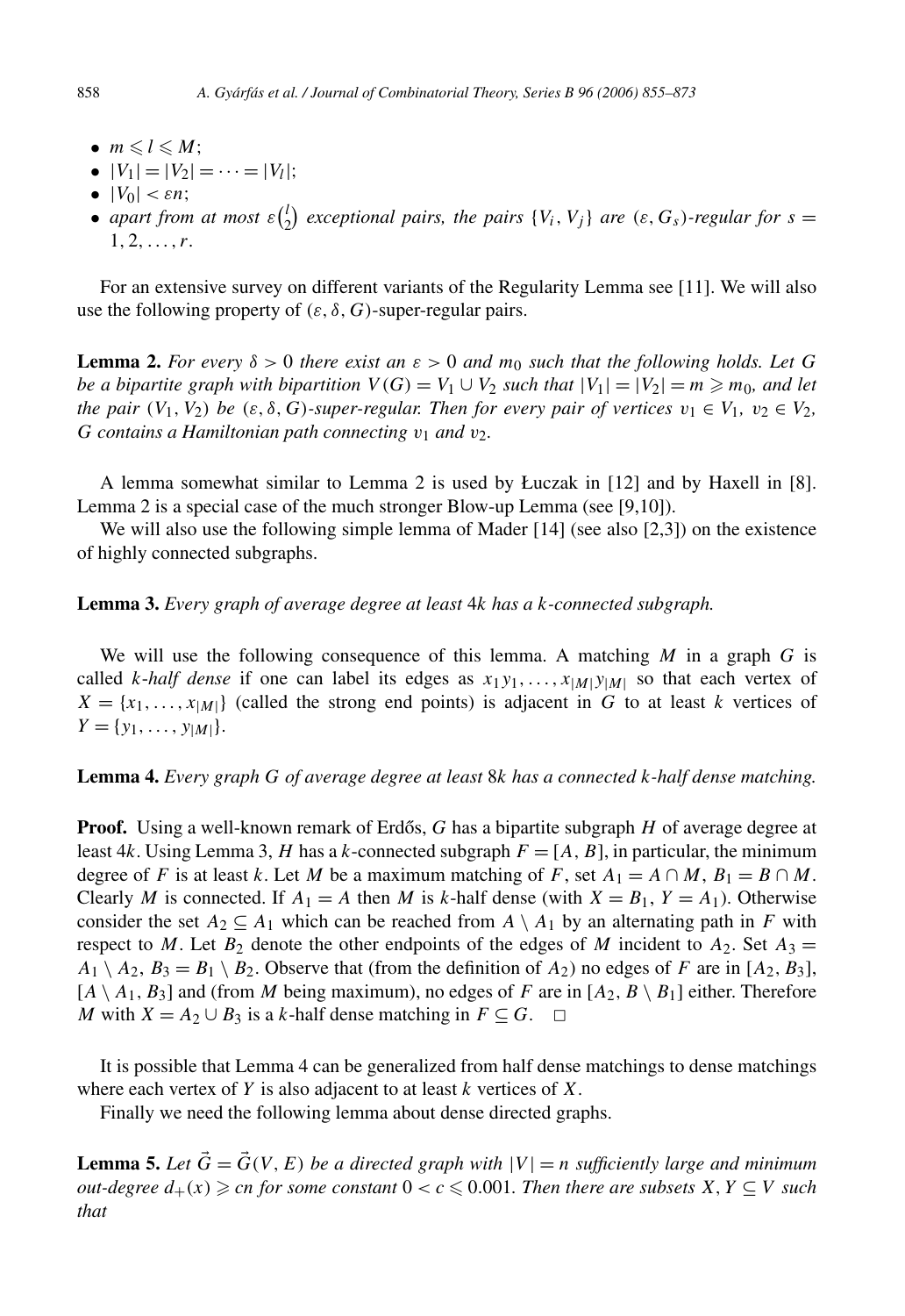- $|X|, |Y| \geqslant cn/2;$
- *from every*  $x \in X$  *there are at least*  $c^6n$  *internally vertex disjoint paths of length at most*  $c^{-3}$ *to every*  $y \in Y$  (*denoted by*  $x \hookrightarrow y$ ).

**Proof.** The relative minimum out-degree (rmo) of a directed graph  $\vec{G}$  is the fraction

$$
\frac{\min_{x \in V} d_+(x)}{|V|}.
$$

We show that if  $x \leftrightarrow y$  for some high in-degree vertex y then we can always choose a subgraph of *G* with significantly higher rmo. Iterating this argument at most *c*−1*.*<sup>5</sup> times will give the required sets.

Let 
$$
\vec{G}_0 = \vec{G}
$$
,  $X_0 = V$  and  $Y_0 = \{x \in V(\vec{G}_0): d_-(x) \ge c_n/3\}$ .  $|X_0| = n$  and  $|Y_0|n + (n - |Y_0|)cn/3 \ge cn^2$ 

follows from the degree condition. Therefore,  $|Y_0| \ge (2cn/3)/(1-(c/3)) > cn/2$ , i.e.,  $X_0$  and  $Y_0$ satisfy the size requirement. So if  $x \hookrightarrow y$  for every  $x \in X_0$  and  $y \in Y_0$  then the procedure stops. Else  $\exists x \in \underline{X}_0$  and  $y \in Y_0$  s.t.  $x \nleftrightarrow y$ .

Given  $\vec{G}_{i-1}$ ,  $X_{i-1}$ ,  $Y_{i-1}$  satisfying the size requirement, the procedure stops if  $x \hookrightarrow y$  for every  $x \in X_{i-1}$  and  $y \in Y_{i-1}$ . Otherwise for some  $x, y, x \nleftrightarrow y$ , and we define  $\vec{G}_i, X_i, Y_i$  as follows. Select a maximal system of short (at most  $c^{-3}$  long) pairwise internally vertex disjoint paths between *x* and *y*. Obtain first  $\vec{G}'_i$  by deleting all internal vertices in these short paths. Notice that fewer than  $c^{-3}c^6n = c^3n$  vertices are removed and there is no short path in  $\vec{G}'_i$  from *x* to *y*. In  $\vec{G}'_i$  find a breadth first search tree  $T_i$  with  $T_i^0 = \{x\}$ ,  $T_i^1$ ,  $T_i^2$ , ..., where  $T_i^{\ell}$  is the set of vertices of distance  $\ell$  from *x* in  $\vec{G}'_i$ . Observe that there must be some  $1 \leq j \leq (2c^3)^{-1}$  with  $|T_i^{j+1}| \le 2c^3n$ . Otherwise

$$
\left|\bigcup_{\ell=0}^{(2c^3)^{-1}} T_i^{\ell}\right| \geq (2c^3)^{-1} 2c^3 n = n,
$$

i.e., we can reach from *x* all vertices of  $\vec{G}'_i$ , including *y* and its in-neighbors, via paths of length at most  $(2c^3)^{-1} \leq c^{-3} - 1$ , a contradiction. Let  $\vec{G}_i$  be the graph spanned by  $\bigcup_{\ell=0}^j T_i^{\ell}$  in  $\vec{G}'_i$ ,

$$
X_i = V(\vec{G}_i) \quad \text{and} \quad Y_i = \left\{ x \in V(\vec{G}_i): d_-(x) \geqslant cn/3 \text{ in } \vec{G}_i \right\}.
$$

Note that  $|V(\vec{G}_i)| \leq |V(\vec{G}_{i-1})| - cn/3$  since none of the at least *cn/*3 in-neighbors of *y* lies in  $\vec{G}_i$ . (This will be used in (2).)

Let  $d_i$  ( $r_i$ ) be the minimum out-degree (rmo) in  $\vec{G}_i$ . For  $i \leq c^{-1.5}$ 

$$
d_i \ge d_{i-1} - c^6 c^{-3} n - 2c^3 n = d_{i-1} - 3c^3 n \ge d_0 - c^{-1.5} 3c^3 n = cn - 3c^{1.5} n. \tag{1}
$$

Moreover,

$$
|Y_i|\geqslant cn/2,
$$

otherwise

$$
\left|V(\vec{G}_i)\right|(cn-3c^{1.5}n) \leqslant \left|E(\vec{G}_i)\right| < \frac{cn}{2}\left|V(\vec{G}_i)\right| + \left(\left|V(\vec{G}_i)\right| - \frac{cn}{2}\right)\frac{cn}{3},
$$

which leads to  $|V(\vec{G}_i)|(1 - 18c^{0.5}) \le -cn$ . The RS is negative and the first factor of the LS is positive, implying  $1 - 18c^{0.5} \le 0$ , i.e.,  $c \ge 18^{-2} > 0.001$ , a contradiction. So if the procedure terminates in at most *c*−1*.*<sup>5</sup> steps the sizes |*Xi*| and |*Yi*| satisfy the requirements of the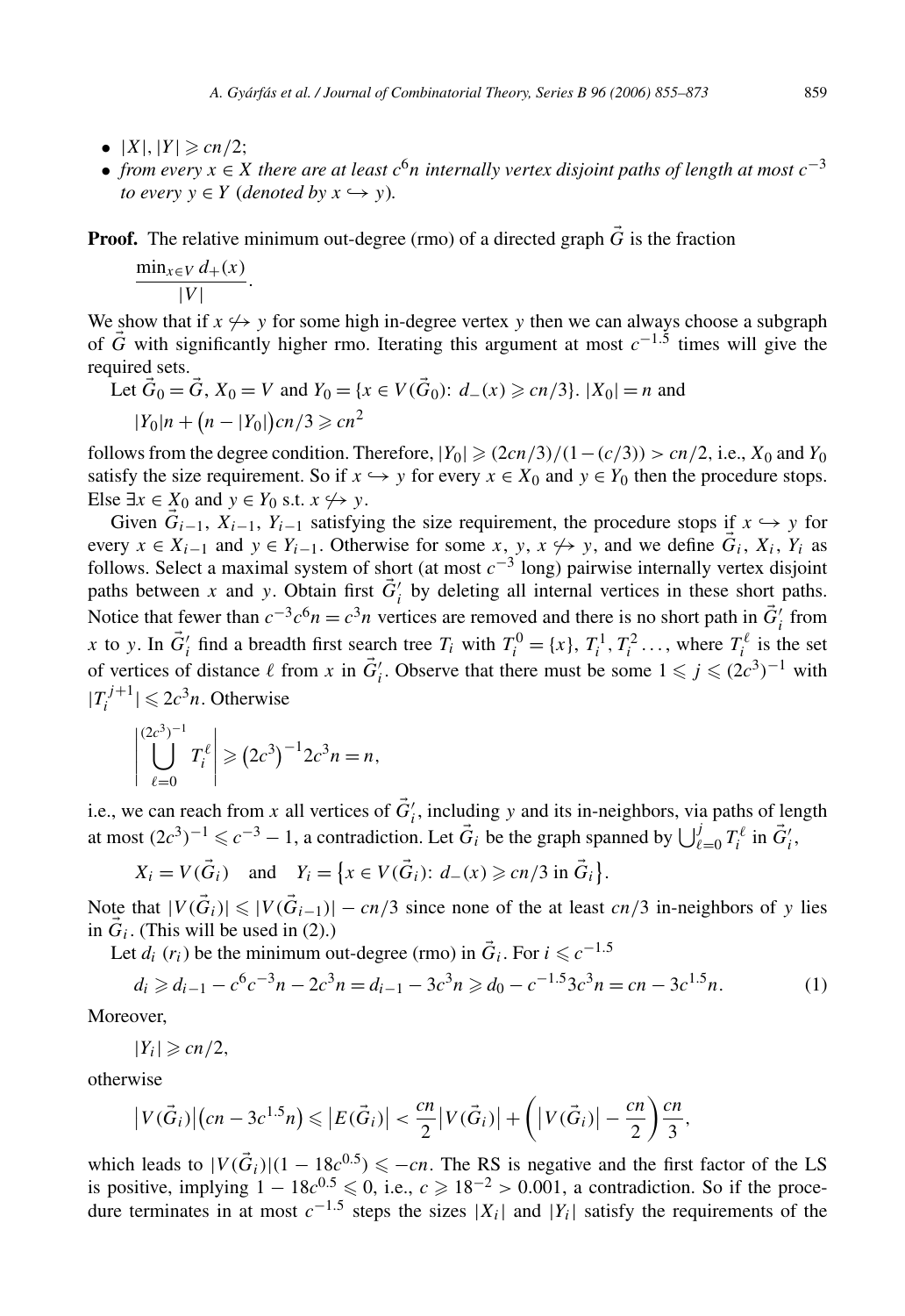lemma. Now we finish by showing that the procedure indeed terminates in at most *c*−1*.*<sup>5</sup> steps. For  $i \leq c^{-1.5}$ 

$$
r_i = \frac{d_i}{|V(\vec{G}_i)|} \ge \frac{d_{i-1} - 3c^3n}{|V(\vec{G}_{i-1})| - \frac{cn}{3}} = \frac{d_{i-1}}{|V(\vec{G}_{i-1})|} \frac{1 - (3c^3n)/d_{i-1}}{1 - (cn)/(3|V(\vec{G}_{i-1})|)}
$$
(2)

$$
=r_{i-1}\frac{1-(3c^3n)/d_{i-1}}{1-(cn)/(3|V(\vec{G}_{i-1})|)} \ge r_{i-1}\frac{1-(3c^3n)/(cn-3c^{1.5}n)}{1-(cn)/(3n)}\tag{3}
$$

$$
\geqslant r_{i-1} \frac{1 - (3c^3 n)/(cn - cn/2)}{1 - (cn)/(3n)} = r_{i-1} \frac{1 - 6c^2}{1 - c/3} \geqslant r_{i-1} \left(1 + \frac{c}{4}\right).
$$
\n<sup>(4)</sup>

Here in (2) we utilized that in each step of our algorithm the out-degrees may decrease by at most  $3c<sup>3</sup>n$  and the number of the vertices must decrease by at least *cn*/3. In (3) we used the lower bound (1) for the out-degrees in this range and  $|V(\vec{G}_{i-1})| \leq n$ . The last two inequalities in (4) hold for  $c \le 1/36$  and  $c \le 1/71$ , respectively. Both of these are certainly true if  $c < 0.001$ . Therefore, by  $c < 0.001$ 

$$
1 > r_i \ge r_0 \left( 1 + \frac{c}{4} \right)^i \ge c \left( 1 + \frac{c}{4} \right)^i \ge ce^{(ic/4.3)},
$$

which gives

$$
i < 4.3c^{-1} \log c^{-1} \leqslant c^{-1.5}
$$

concluding the proof.  $\Box$ 

Since in the proof we showed that  $Y \subseteq X$ , the following corollary is straightforward.

**Corollary 1.** Let  $\vec{G} = \vec{G}(V, E)$  be a directed graph with  $|V| = n$  and minimum out-degree  $d_{+}(x) = c n$  *for some constant*  $0 < c \leq 0.001$ *. Then there exists*  $Y \subseteq V$  *such that* 

- $|Y| \geqslant cn/2;$
- *from every*  $x \in Y$  *there are at least*  $c^{6}n$  *internally vertex disjoint paths of length at most*  $c^{-3}$ *to every*  $y \in Y$ *.*

# **2. Proof of Theorem 1**

## *2.1. Step 1*

We will assume that *n* is sufficiently large. We will use the following main parameters:

$$
0 < \varepsilon \ll \delta \ll 1,\tag{5}
$$

where  $a \ll b$  means that *a* is sufficiently small compared to *b*. In order to present the results transparently we do not compute the actual dependencies, although it could be done. Although our proof works for  $r = 2$ , by the result of [13] we assume throughout that  $r \ge 3$ .

Consider an *r*-edge coloring  $(G_1, G_2, \ldots, G_r)$  of  $K_n$ . Apply the *r*-color version of the Regularity Lemma (Lemma 1), with  $\varepsilon$  as in (5) and get a partition of  $V(K_n) = V = \bigcup_{0 \le i \le l} V_i$ , where  $|V_i| = m, 1 \le i \le l$ . We define the reduced graph  $G^R$ : The vertices of  $G^R$  are  $p_1, \ldots, p_l$ , and we have an edge between vertices  $p_i$  and  $p_j$  if the pair  $\{V_i, V_j\}$  is  $(\varepsilon, G_s)$ -regular for  $s = 1, 2, ..., r$ .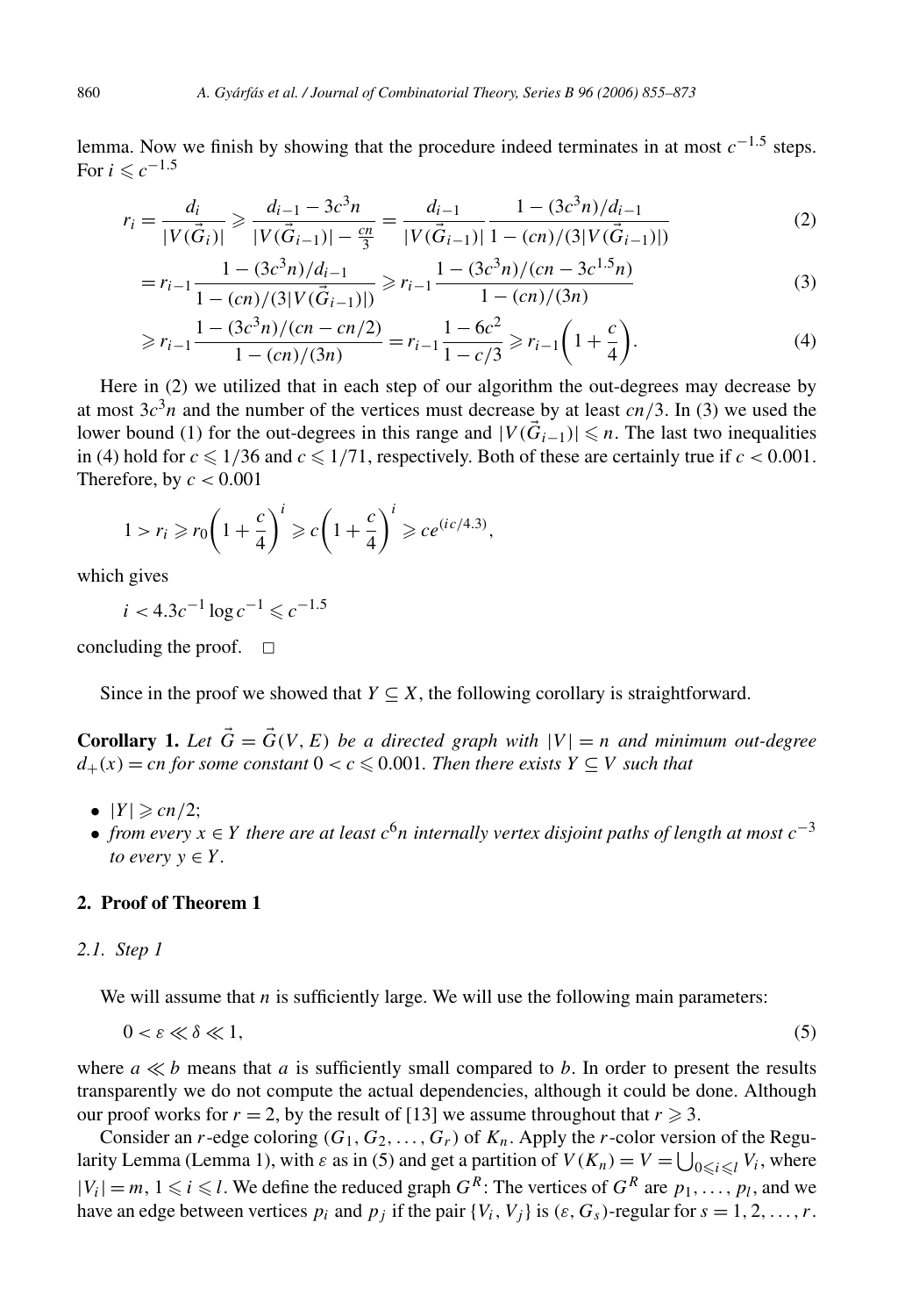Thus we have a one-to-one correspondence  $f : p_i \to V_i$  between the vertices of  $G^R$  and the clusters of the partition. Then,

$$
\left|E\big(G^R\big)\right|\geqslant(1-\varepsilon)\binom{l}{2},
$$

and thus  $G^R$  is a  $(1 - \varepsilon)$ -dense graph on *l* vertices.

Define an edge-coloring  $(G_1^R, G_2^R, \ldots, G_r^R)$  of  $G^R$  by *r* colors in the following way. The edge  $p_i p_j$  is colored with a color *s* that contains the most edges from  $K(V_i, V_j)$ , thus clearly  $|E_{G_s}(V_i, V_j)| \geq \frac{1}{r}|V_i||V_j|$ . Let us take the color class in this coloring that has the most edges. For simplicity assume that this is  $G_1^R$  and call this color red. Clearly, we have

$$
\left|E\big(G_1^R\big)\right| \geqslant (1-\varepsilon)\frac{1}{r}\binom{l}{2},
$$

and thus using (5) the average degree in  $G_1^R$  is at least  $(1 - \varepsilon)(l - 1)/r \ge l/2r$ . Using Lemma 4 we can find a connected  $l/16r$ -half dense matching *M* in  $G_1^R$ . Say *M* has size

$$
|M|=l_1\geqslant \frac{l}{16r},
$$

and the matching  $M = \{e_1, e_2, \dots, e_{l_1}\}\$ is between the two sets of end points  $U_1$  and  $U_2$ , where  $U_1$  contains the strong end points, i.e., the points in  $U_1$  have at least  $l/16r$  neighbors in  $U_2$ . Furthermore, define  $f(e_i) = (V_1^i, V_2^i)$  for  $1 \leq i \leq l_1$ , where  $V_1^i$  is the cluster assigned to the strong end point of  $e_i$ , and  $V_2^i$  is the cluster assigned to the other end point. Hence we have our large, red, half-dense, connected matching *M* as desired in step 1.

We need to do some preparations on the matching *M*. First we will find connecting paths between the edges of the matching *M*. Since *M* is a connected matching in  $G_1^R$  we can find a connecting path  $P_i^R$  in  $G_1^R$  from  $f^{-1}(V_2^i)$  to  $f^{-1}(V_1^{i+1})$  for every  $1 \le i \le l_1 - 1$ . Note that these paths in  $G_1^R$  may not be internally vertex disjoint. From these paths  $P_i^R$  in  $G_1^R$  we can construct vertex disjoint connecting paths  $P_i$  in  $G_1$  connecting a typical vertex  $v_2^i$  of  $V_2^i$  to a typical vertex  $v_1^{i+1}$  of  $V_1^{i+1}$ . More precisely we construct  $P_1$  with the following simple greedy strategy. Denote  $P_1^R = (p_1, \ldots, p_t), 2 \le t \le l$ , where according to the definition  $f(p_1) = V_2^1$  and  $f(p_t) = V_1^2$ . Let the first vertex  $u_1 (= v_2^1)$  of  $P_1$  be a vertex  $u_1 \in V_2^1$  for which  $deg_{G_1}(u_1, f(p_2)) \geq (1/r - \varepsilon)m$ and  $\deg_{G_1}(u_1, V_1^1) \geq (1/r - \varepsilon)m$ . By  $(\varepsilon, G_1)$ -regularity most of the vertices satisfy this in  $V_2^1$ . The second vertex *u*<sub>2</sub> of *P*<sub>1</sub> is a vertex  $u_2 \in (f(p_2) \cap N_{G_1}(u_1))$  for which  $\deg_{G_1}(u_2, f(p_3)) \ge$  $(1/r - \varepsilon)m$ . Again by  $(\varepsilon, G_1)$ -regularity most vertices satisfy this in  $f(p_2) \cap N_{G_1}(u_1)$ . The third vertex *u*<sub>3</sub> of *P*<sub>1</sub> is a vertex  $u_3 \in (f(p_3) \cap N_{G_1}(u_2))$  for which  $\deg_{G_1}(u_3, f(p_4)) \geq (1/r - \varepsilon)m$ . We continue in this fashion, finally the last vertex  $u_t$  (=  $v_1^2$ ) of  $P_1$  is a vertex  $u_t \in (f(p_t) \cap$  $N_{G_1}(u_{t-1})$ ) for which deg<sub>*G*1</sub></sub> $(u_t, V_2^2)$  ≥  $(1/r − ε)m$ .

Then we move on to the next connecting path  $P_2$ . Here we follow the same greedy procedure, we pick the next vertex from the next cluster in  $P_2^R$ . However, if the cluster has occurred already on the path  $P_1^R$ , then we just have to make sure that we pick a vertex that has not been used on *P*1.

We continue in this fashion and construct the vertex disjoint connecting paths  $P_i$  in  $G_1$ ,  $1 \leq$  $i \le l_1 - 1$ . These will be parts of the final cycle in  $G_1$ . We remove the internal vertices of these paths from  $G_1$ . Furthermore, we remove some more vertices from each  $(V_1^i, V_2^i)$ ,  $1 \le i \le l_1$ , to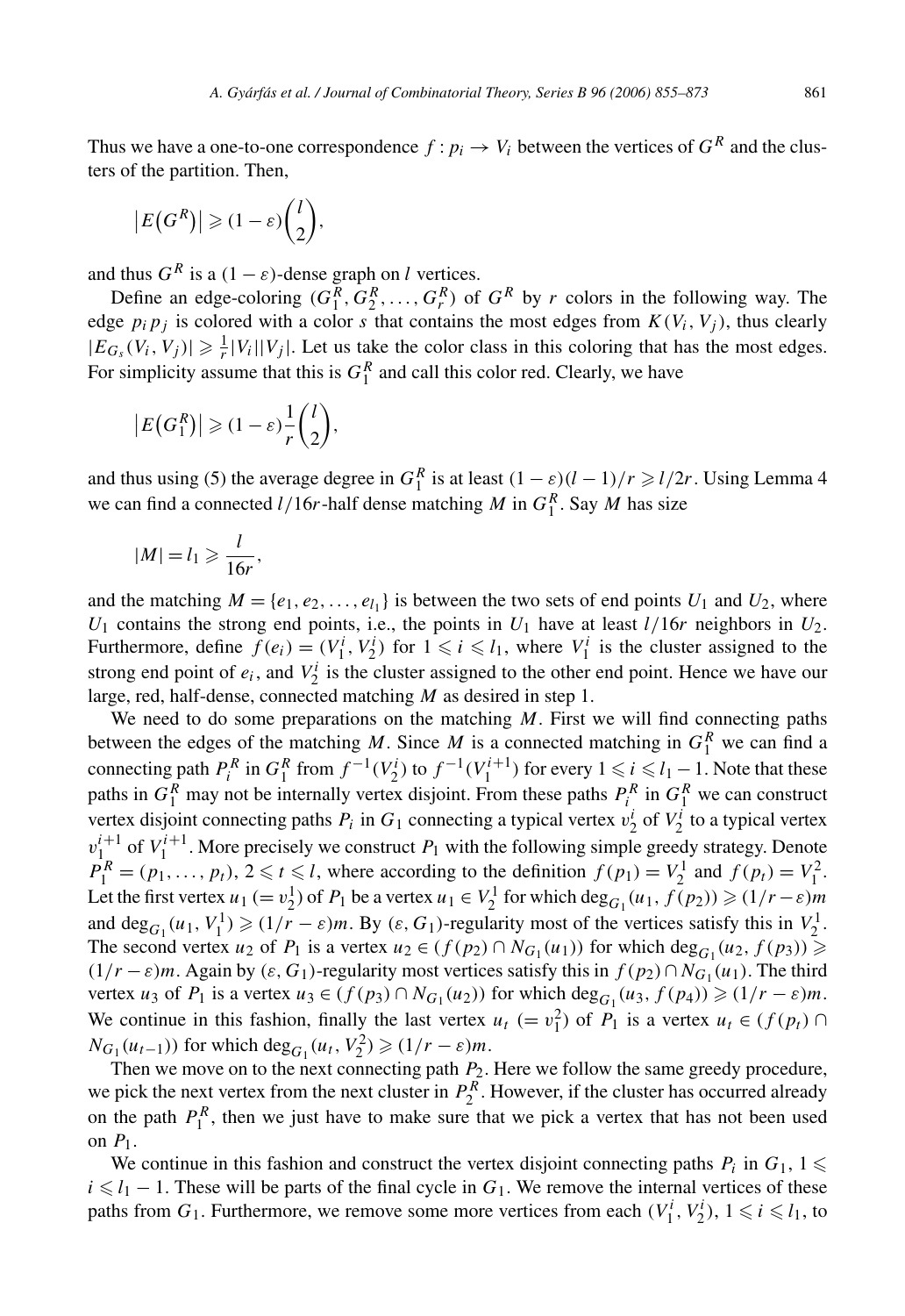achieve super-regularity in all of these pairs. From  $V_1^i$  we remove all exceptional vertices  $v_1$  for which

$$
\deg_{G_1}(v_1, V_2^i) < \left(\frac{1}{r} - \varepsilon\right)m,
$$

and from  $V_2^i$  all exceptional vertices  $v_2$  for which

$$
\deg_{G_1}(v_2, V_1^i) < \left(\frac{1}{r} - \varepsilon\right)m.
$$

 $(\varepsilon, G)$ -regularity guarantees that at most  $\varepsilon|V_j^i|$  vertices are removed from each cluster  $V_j^i$ . By doing this we may create some discrepancies in the cardinalities of the clusters of this connected matching. We remove some more vertices from each cluster  $V_j^i$  of the matching to assure that now we have the same number of vertices left in each cluster of the matching. For simplicity we still keep the notation  $f(e_i) = (V_1^i, V_2^i)$  for the modified clusters. The removed vertices are added to the leftover vertices in  $K_n \setminus f(M)$ .

Note that at this point we could have a red cycle spanning almost all vertices of *f (M)*. Indeed, by applying Lemma 2 for  $1 \le i \le l_1$ , we get a path in  $G_1|_{f(e_i)}$  connecting  $v_1^i$  and  $v_2^i$  that contains all of the remaining vertices of  $f(e_i)$  (in case of  $i = 1$  we just select a Hamiltonian path of  $f(e_1)$  starting from  $v_2^1$  and in case of  $i = l_1$ , we select a Hamiltonian path of  $f(e_{l_1})$  starting from  $v_1^{l_1}$ ). However, for technical reasons we postpone the construction of this cycle until the end of step 4, since in step 3 we will use some of the vertices in  $f(M)$ , and we will have to make some adjustments first in step 4.

#### *2.2. Step 2*

Here we will use the easy fact that an  $r$ -colored  $K_n$  contains a monochromatic cycle of length at least  $n/r$ . Indeed, we can use the most frequent color of  $K_n$  and apply the Erdős–Gallai extremal theorem for cycles (see [4] or [2]).

We go back from the reduced graph to the original graph and we remove the vertices assigned to the matching  $M$ , i.e.,  $f(M)$ . We apply repeatedly the above fact to the  $r$ -colored complete graph induced by  $K_n \setminus f(M)$ . This way we choose *t* vertex disjoint monochromatic cycles in  $K_n \setminus f(M)$ . Define the constant  $c = 1/350r$ . We wish to choose *t* such that the remaining set *B* of vertices in  $K_n \setminus f(M)$  not covered by these *t* cycles has cardinality at most  $c^{12}n$ . Since after *t* steps at most

$$
(n - |f(M)|) \bigg(1 - \frac{1}{r}\bigg)^t
$$

vertices are left uncovered, we have to choose *t* to satisfy

$$
(n - |f(M)|) \left(1 - \frac{1}{r}\right)^t \leq c^{12}n.
$$

This inequality is certainly true if

$$
\left(1-\frac{1}{r}\right)^t \leqslant c^{12},
$$

which in turn is true using  $1 - x \le e^{-x}$  if

$$
e^{-\frac{t}{r}} \leqslant c^{12}.
$$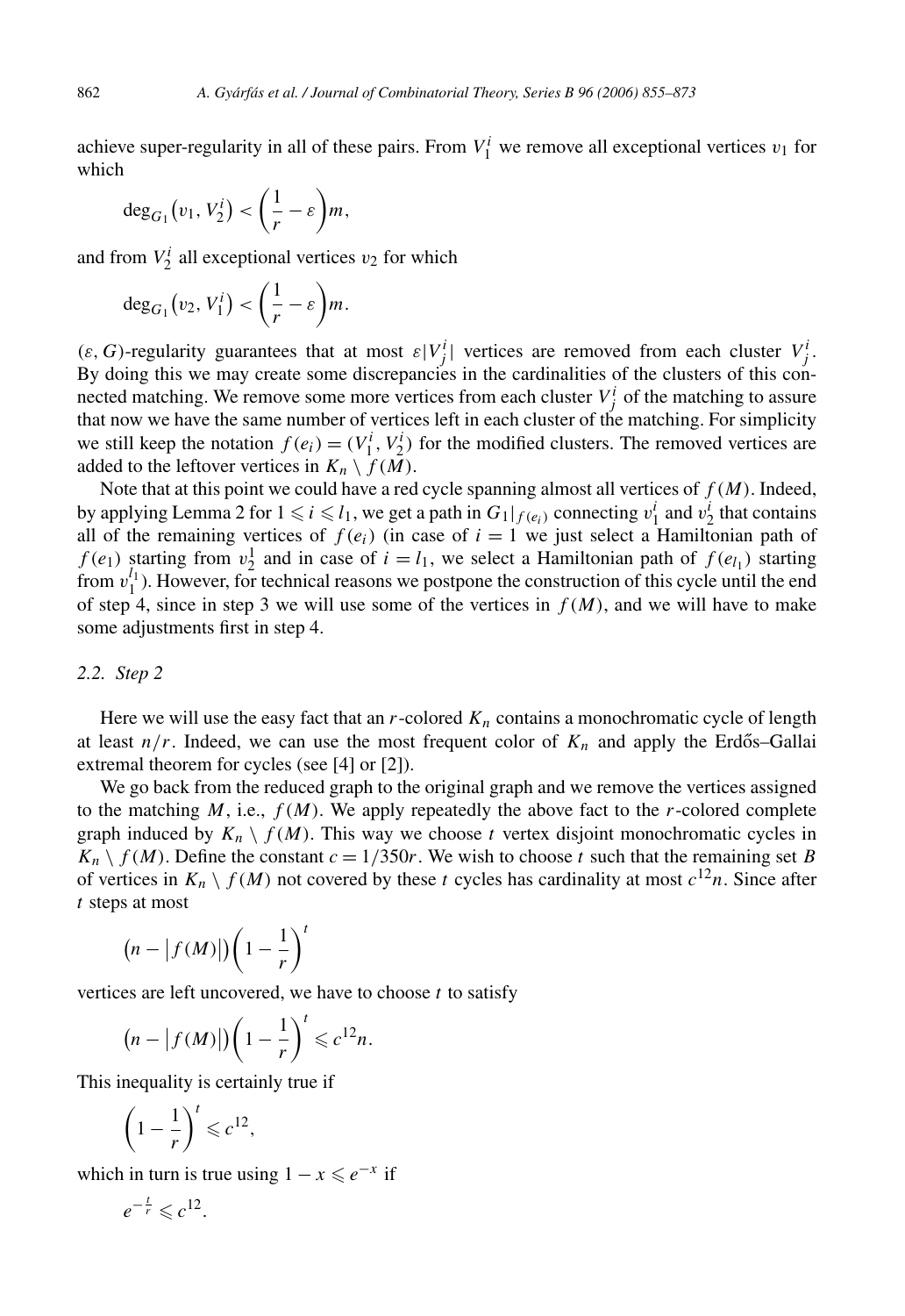This shows that we can choose  $t = 12r \lfloor \log 350r \rfloor$ .

We may assume that the number of remaining vertices in *B* is even by removing one more vertex (a degenerate cycle) if necessary.

#### *2.3. Step 3*

The key to this step is the following lemma about *r*-colored complete unbalanced bipartite graphs that may be interesting on its own. We will assume  $r \geq 3$ .

**Lemma 6.** *There exists a constant n*<sup>0</sup> *such that the following is true. Assume that the edges of the complete bipartite graph*  $K(A, B)$  *are colored with*  $r$  *colors.* If  $|A| \ge n_0$ ,  $|B| \le |A|/r^2$ , then *B* can be covered by at most  $(6r \log r) + 2r$ ) vertex disjoint monochromatic cycles.

We have the connected, red matching *M* of size  $l_1$  between  $U_1$  and  $U_2$ . Define the auxiliary directed graph  $\vec{G}$  on the vertex set  $U_1$  as follows. We have the directed edge from  $V_1^i$  to  $V_1^j$ ,  $1 \le i, j \le l_1$  if and only if  $(V_1^i, V_2^j) \in G_1^R$ . The fact that *M* is *l/*16*r*-half dense implies that in  $\vec{G}$ for the minimum out-degree we have

$$
\min_{x \in U_1} d_+(x) \geqslant \frac{l}{16r} \geqslant \frac{|U_1|}{16r} \quad \bigg(\geqslant \frac{|U_1|}{350r}\bigg).
$$

Thus applying Lemma 5 for  $\vec{G}$  with  $c = \frac{1}{350r}$  (< 0.001), there are subsets  $X_1, Y_1 \subset U_1$  such that

- $|X_1|, |Y_1| \ge c|U_1|/2;$
- from every  $x \in X_1$  there are at least  $c^6|U_1|$  internally vertex disjoint paths of length at most *c*<sup>−3</sup> to every  $y \in Y_1$  ( $x$  →  $y$ ).

Let  $X_2$ ,  $Y_2$  denote the set of the other endpoints of the edges of *M* incident to  $X_1$ ,  $Y_1$ , respectively. Note that a path in  $\vec{G}$  corresponds to an alternating path with respect to *M* in  $G_1^R$ .

In each cluster  $V_1^i \in Y_1$  let us consider an arbitrary subset of  $c^8|V_1^i|$  vertices. Let us denote by *A*<sup>1</sup> the union of all of these subsets. Similarly we denote by *A*<sup>2</sup> the union of arbitrary subsets of  $V_2^j \in X_2$  of size  $c^8 | V_2^j |$ . Then we have

$$
|A_1|, |A_2| \ge c^8 |f(Y_1)| \ge c^8 \frac{c}{2} |f(U_1)| \ge c^8 \frac{c}{2} \frac{n}{16r} \ge c^{10} n.
$$

Let us divide the remaining vertices in  $B(B \text{ was defined in step 2})$  into two equal sets  $B_1$  and  $B_2$ . Thus we have  $|B_1|, |B_2| \leq 1B| \leq c^{12}n$ . We apply Lemma 6 in  $K(A_1, B_1)$  and in  $K(A_2, B_2)$ . The conditions of the lemma are satisfied by the above since  $|B_i| \leq |A_i|/r^2$  for  $i = 1, 2$ . Let us remove the at most  $6r \lceil \log r \rceil + 2r \leq 8r \lceil \log r \rceil$  vertex disjoint monochromatic cycles covering  $B_1$ in  $K(A_1, B_1)$  and the at most  $8r \lceil \log r \rceil$  cycles covering  $B_2$  in  $K(A_2, B_2)$ . By doing this we may create discrepancies in the number of remaining vertices in the two clusters of a matching edge. In the next step we have to eliminate these discrepancies with the use of the many alternating paths.

#### *2.4. Step 4*

By removing the vertex disjoint monochromatic cycles covering  $B_1$  in  $K(A_1, B_1)$  we have created a "surplus" of  $|B_1|$  vertices in the clusters of  $Y_2$  compared to the remaining number of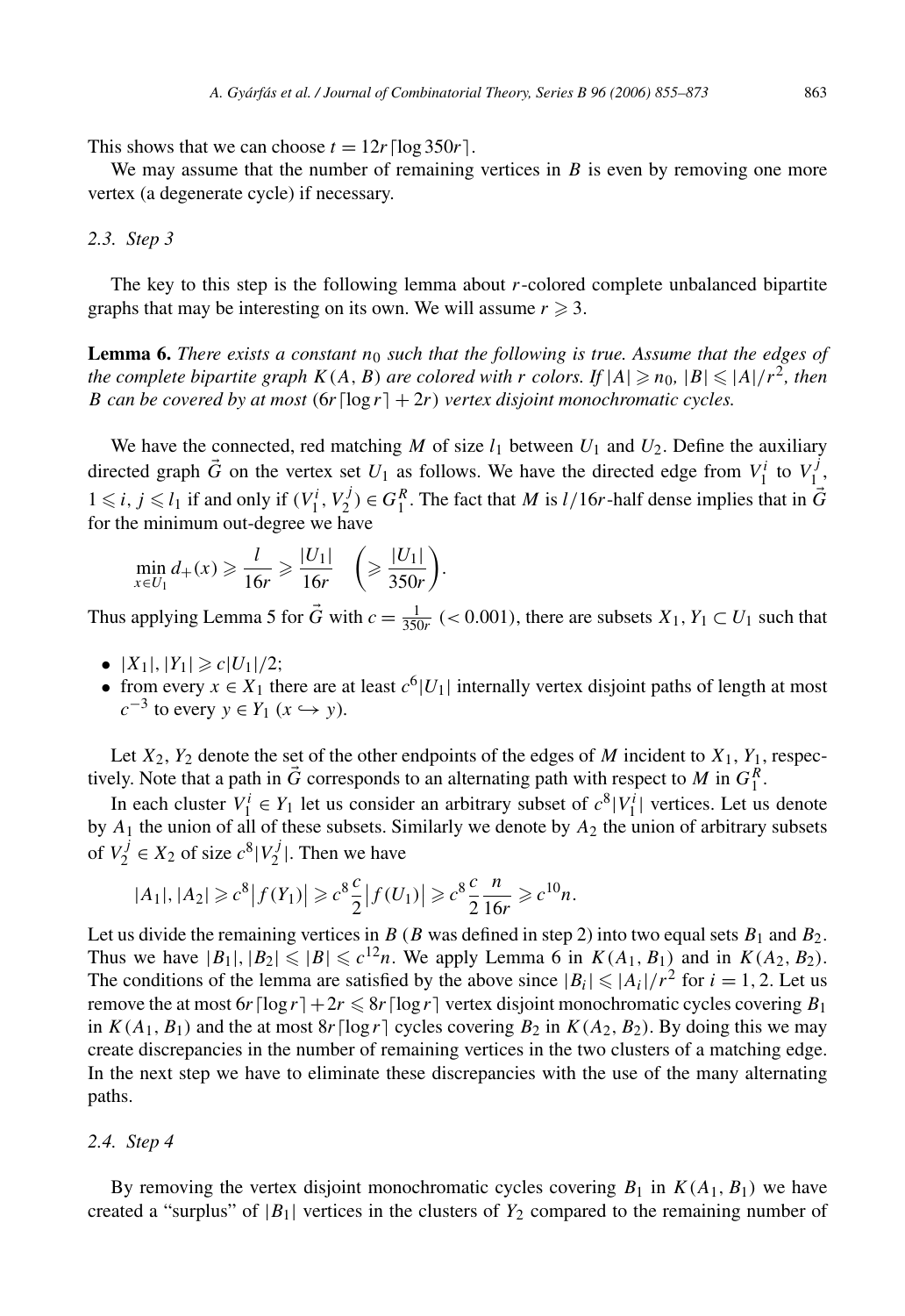vertices in the corresponding clusters of  $Y_1$ . Similarly by removing the cycles covering  $B_2$  in  $K(A_2, B_2)$  we have created a "deficit" of  $|B_2| (= |B_1|)$  vertices in the clusters of  $X_2$  compared to the number of vertices in the corresponding clusters of  $X_1$ . The natural idea is to "move" the surplus from  $Y_2$  through an alternating path to cover the deficit in  $X_2$ .

Take an arbitrary cluster  $V_2^i \in Y_2$  that has a surplus of  $0 < s \leq c^8 |V_2^i|$  vertices and an arbitrary cluster  $V_2^j \in X_2$  that has a deficit of  $0 < d \leq c^8 |V_2^j|$  vertices (there must be one such a cluster since the total surplus is equal to the total deficit). Assume  $s \le d$  and we will move a surplus of size *s* from  $V_2^i$  to  $V_2^j$ . Otherwise in case  $s > d$  we will only move a surplus of size *d*. By the construction there is an alternating path

$$
V_2^j, V_1^j, V_2^{j_1}, V_1^{j_1}, \ldots, V_2^{j_k}, V_1^{j_k}, V_2^{i_k}
$$

such that  $k < c^{-3}$ . We extend the red (*G*<sub>1</sub>) connecting path  $P_{j-1}$  (defined in step 1) first by a path of length 2 in the bipartite graph  $G_1|_{V_1^j \times V_2^j}$  in such a way that the new endpoint has many neighbors in  $V_2^{j_1}$  ( $\varepsilon$ -regularity makes this possible), and then by a path of length 2*s* in the bipartite graph  $G_1|_{V_1^j \times V_2^{j_1}}$ . Similarly we extend by a path of length 2*s* + 2 the red connecting paths  $P_{j_1-1}$ ,  $P_{j_2-1}$ , etc. Finally we extend the red connecting path  $P_{j_k-1}$  first by a path of length 2 in the bipartite graph  $G_1|_{V_1^{j_k} \times V_2^{j_k}}$ , and then by a path of length 2*s* in the bipartite graph  $G_1|_{V_1^{j_k} \times V_2^{j_k}}$ . The overall effect of these extensions is that we moved the surplus of size *s* from  $V_2^i$  to  $V_2^j$ without changing any of the other relative sizes in the edges of the matching. This way we came closer to eliminating the discrepancies, and by iterating this procedure we can totally eliminate them.

However, we have to pay attention again that during this process we never use up to many vertices from any given cluster. It is not hard to see from the construction that we can guarantee that during the whole process with these extensions we use up at most  $5c<sup>2</sup>$ -fraction of any given cluster. Indeed, the total number of vertices along these extensions is at most

$$
2c^{-3}c^{12}n = 2c^9n.\tag{6}
$$

We declare an alternating path forbidden if there is a cluster along the path from which we used up at least a  $4c^2$ -fraction already with these extensions. Then by (6) the total number of vertex disjoint forbidden alternating paths during the whole process is at most  $\frac{c^7}{2}l$ , and thus by Lemma 5 we have plenty of non-forbidden alternating paths to choose from between any  $V_2^j$  and  $V_2^i$ .

Hence after the whole process the remaining vertices in any matching edge  $f(e_i) = (V_1^i, V_2^i)$ still form a super-regular balanced pair with somewhat weaker parameters (say *(*2*ε,* 1*/*2*r)*-superregular). Then as we mentioned at the end of step 1 we can close the red cycle to span all the remaining vertices of *f (M)*.

Thus the total number of vertex disjoint monochromatic cycles we used to partition the vertex set of  $K_n$  is at most

$$
12r\left\lceil \log(350r) \right\rceil + 8r\left\lceil \log r \right\rceil + 8r\left\lceil \log r \right\rceil + 2 \leq 100r\left\lceil \log r \right\rceil,
$$

finishing the proof of Theorem 1.

## *2.5. Cycle cover lemmas for unbalanced bipartite graphs; proof of Lemma 6*

Lemma 6 clearly follows from the following two lemmas.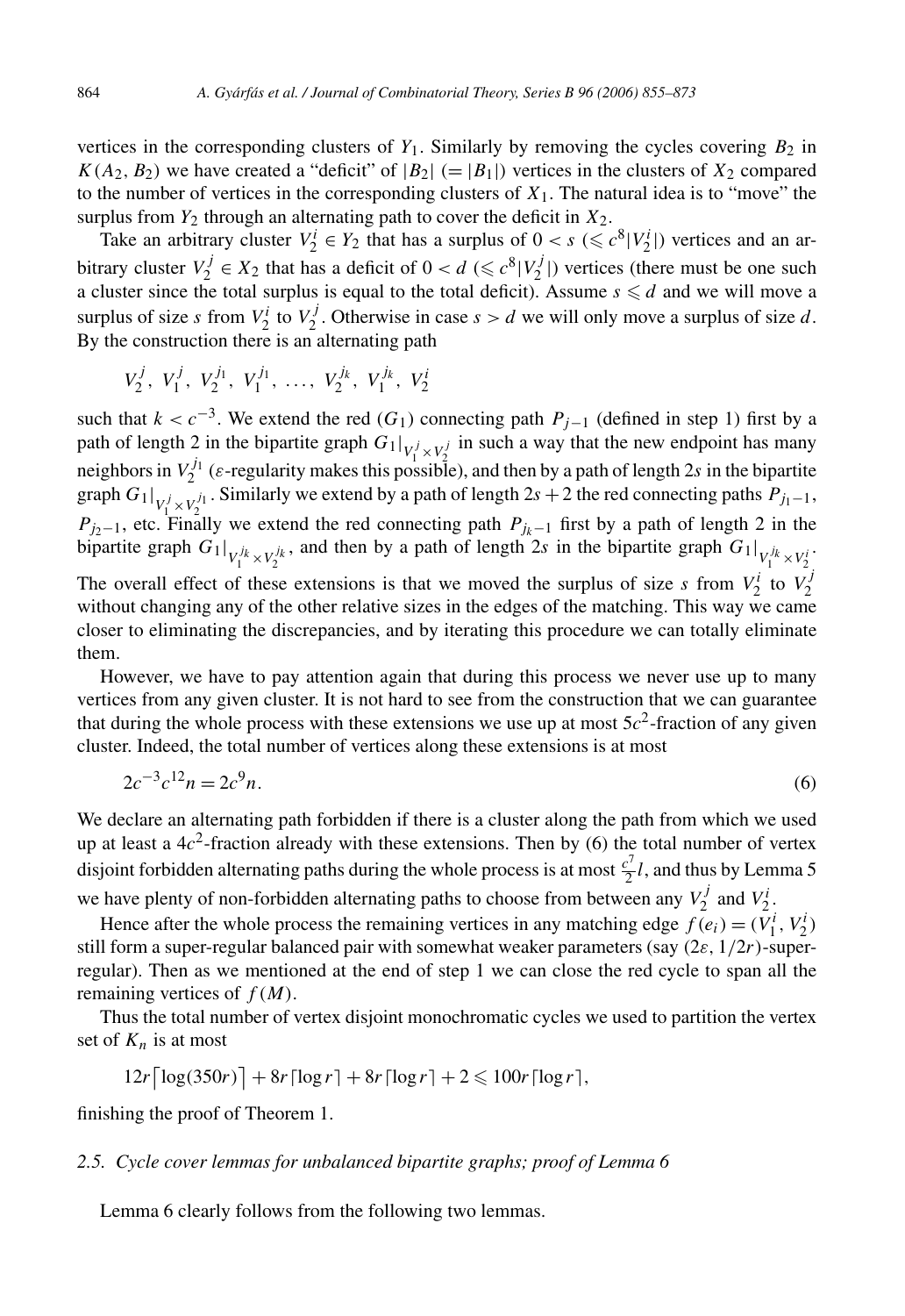**Lemma 7.** *There exists a constant n*<sup>0</sup> *such that the following is true. Assume that the edges of the complete bipartite graph*  $K(A, B)$  *are colored with*  $r$  *colors. If*  $|A| \ge n_0$ ,  $|B| \le |A|/r^2$ , *then apart from a set*  $B' \subset B$  *of at most*  $|A|/2(8r)^{8(r+1)}$  *vertices*  $B$  *can be covered by at most* 6*r*log *r vertex disjoint monochromatic cycles.*

**Lemma 8.** There exists a constant  $n_0$  such that the following is true. Assume that the edges of the *complete bipartite graph*  $K(A, B)$  *are colored with*  $r$  *colors. If*  $|A| \ge n_0$ ,  $|B| \le |A|/(8r)^{8(r+1)}$ , *then B can be covered by at most* 2*r vertex disjoint monochromatic cycles.*

We will also use the following simple lemma about the case when *B* is significantly smaller than *A*.

**Lemma 9.** *Assume that the edges of the complete bipartite graph K(A, B) are colored with r colors. If*  $(|B| - 1)r^{|B|} < |A|$ *, then B can be covered by at most r vertex disjoint monochromatic cycles.*

Let us start with the simple proof of this last lemma.

**Proof of Lemma 9.** Denote the vertices of *B* by  $\{b_1, b_2, \ldots, b_{|B|}\}\$ . To each vertex  $v \in A$  we assign a vector  $(v_1, v_2, \ldots, v_{|B|})$  of colors, where  $v_i$  is the color of the edge  $(v, b_i)$ . The total number of distinct color vectors possible is  $r^{|B|}$ . Since we have  $|A| > (|B| - 1)r^{|B|}$  vectors, by the pigeon-hole principle we must have a vector that is repeated at least

$$
\frac{|A|}{r^{|B|}}\geqslant |B|
$$

times. In other words, there are at least  $|B|$  vertices in *A* for which the colorings of the edges going to  $\{b_1, b_2, \ldots, b_{|B|}\}$  are exactly the same. It is easy to see that this gives a covering of *B* by at most *r* vertex disjoint monochromatic cycles (in fact complete bipartite graphs can be used instead cycles).  $\Box$ 

**Proof of Lemma 7.** This lemma in turn will use the Regularity Lemma as well. We proceed similarly as in step 1. Consider an *r*-edge coloring  $(G_1, G_2, \ldots, G_r)$  of  $K(A, B)$ . We know that |*A*| is sufficiently large and  $|B| > |A|/(8r)^{8(r+1)}$ , since otherwise we are done by Lemma 8. Then we can apply the bipartite *r*-color version of the Regularity Lemma (see, e.g., [15]), with *ε* as in (5). By standard arguments we may assume that for each cluster that is not  $V_0$ , all vertices of the cluster belong to the same partite class. Thus we get a partition  $A = V_A^0 + V_A^1 + \cdots + V_A^{l_A}$ ,  $B = V_B^0 + V_B^1 + \cdots + V_B^{l_B}$ , where  $|V_A^{j_1}| = |V_B^{j_2}| = m$ ,  $1 \le j_1 \le l_A$ ,  $1 \le j_2 \le l_B$  and  $|V_A^0| \le \varepsilon |A|$ ,  $|V_B^0| \le \varepsilon |B|$ . We define again the reduced graph  $G^R$ : The vertices of  $G^R$  are  $A^R = \{p_A^{j_1} \mid 1 \le$  $j_1 \le l_A$  and  $B^R = \{p_B^{j_2} \mid 1 \le j_2 \le l_B\}$ , and we have an edge between vertices  $p_A^{j_1}$  and  $p_B^{j_2}$ , if the pair  $\{V_A^{j_1}, V_B^{j_2}\}\$ is  $(\varepsilon, G_s)$ -regular for  $s = 1, 2, ..., r$ . Thus we have a one-to-one correspondence  $f: \{p_A^j, p_B^j\} \rightarrow \{V_A^j, V_B^j\}$  between the vertices of  $G^R$  and the non-exceptional clusters of the partition. Then  $G^R = (A^R, B^R)$  is a  $(1 - \varepsilon)$ -dense bipartite graph. Define an *r*-edge coloring  $(G_1^R, G_2^R, \ldots, G_r^R)$  of  $G^R$  in the following way. The edge between the clusters  $V_A^{j_1}$  and  $V_B^{j_2}$  is colored with a color *s* that contains the most edges from  $K(V_A^{j_1}, V_B^{j_2})$ .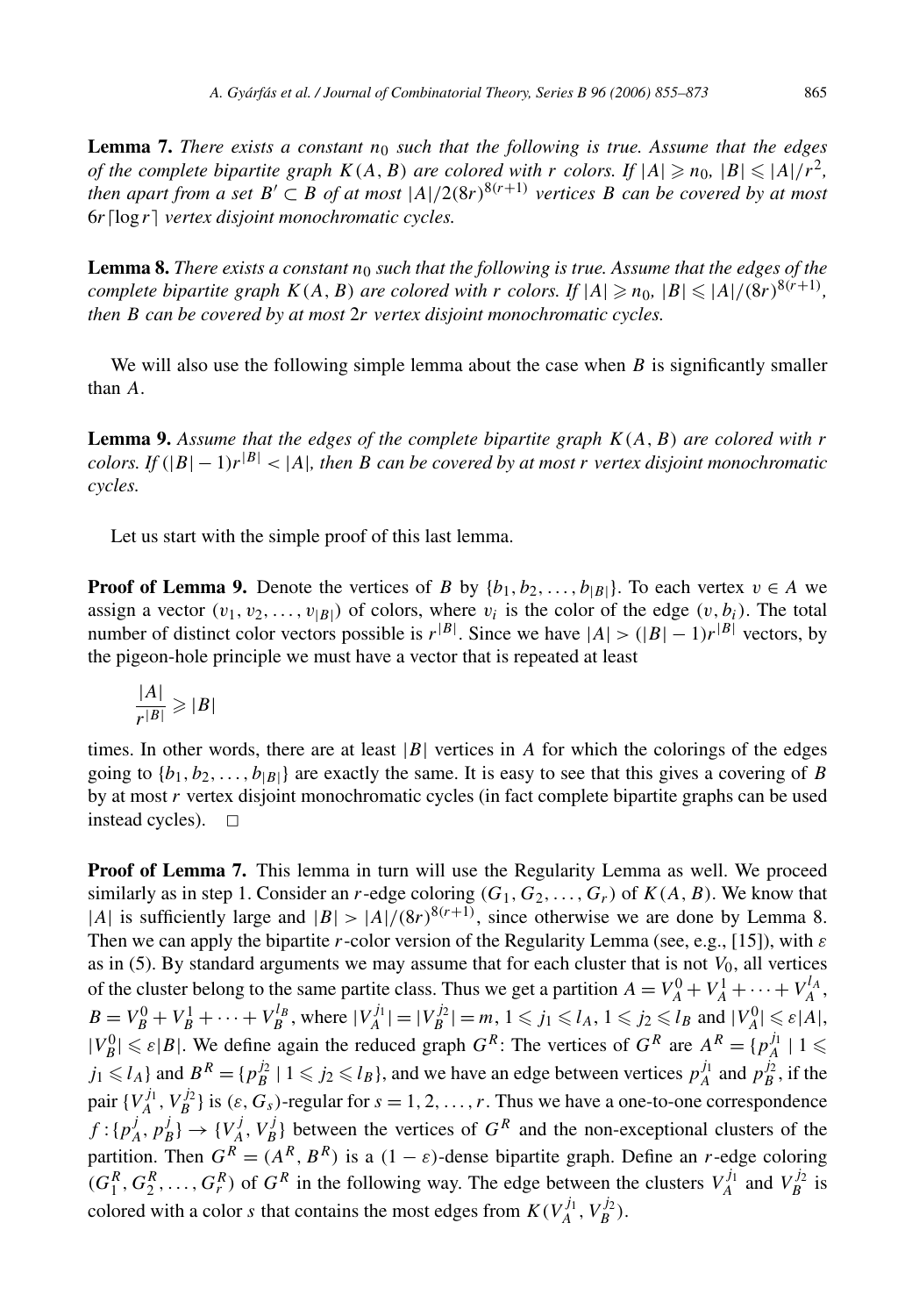For each  $p_B^j \in B^R$ ,  $1 \leq j \leq l_B$ , and for each color class that contains at most  $|l_B|$  edges incident to  $p_B^j$ , we delete the edges in this color incident to  $p_B^j$ . Thus the number of remaining edges is at least

$$
(1 - \varepsilon)l_A l_B - r l_B^2 = l_A l_B \left( (1 - \varepsilon) - r \frac{l_B}{l_A} \right).
$$
\n<sup>(7)</sup>

Then (7) implies that there must be a vertex  $p_A^j \in A^R$  that has at least

$$
l_B\left((1-\varepsilon)-r\frac{l_B}{l_A}\right) \tag{8}
$$

neighbors in  $B^R$ . From the definition of edge deletion, the neighbors of  $p^j_A$  in each color can be covered by at most *r* vertex disjoint monochromatic matchings in *GR*. Furthermore, these matchings will be connected through  $p_A^j$ . Similarly as in step 1, going back to the original graph, from these monochromatic connected matchings we can construct monochromatic cycles that cover most of the clusters belonging to these connected matchings. Thus using (8) we have at most *r* vertex disjoint monochromatic cycles that cover *B* apart from at most

$$
3\varepsilon|B| + \frac{r}{1-\varepsilon}\frac{|B|^2}{|A|}\tag{9}
$$

vertices. Remove the above at most  $r$  cycles from  $(A, B)$  and denote the resulting sets by  $(A_1, B_1)$  (where  $A_0 = A$ ,  $B_0 = B$ ). Then using (9), (5) and

$$
|A_1| \geqslant |A| - |B| \geqslant \left(1 - \frac{1}{r^2}\right)|A|
$$

we get

$$
\frac{|B_1|}{|A_1|} \leq 3\varepsilon \frac{|B|}{|A_1|} + \frac{r}{1-\varepsilon} \frac{|B|^2}{|A||A_1|} \leq \frac{3\varepsilon r^2}{r^2 - 1} \frac{|B|}{|A|} + \frac{r^3}{(1-\varepsilon)(r^2 - 1)} \left(\frac{|B|}{|A|}\right)^2
$$
  

$$
\leq \frac{3\varepsilon}{r^2 - 1} + \frac{1}{r(1-\varepsilon)(r^2 - 1)} \leq \frac{2}{r^3}.
$$

We apply repeatedly the above procedure in  $(A_1, B_1)$ . After *k* iterations we have

$$
\frac{|B_k|}{|A_k|} \leqslant \frac{1}{4} \left(\frac{2}{r}\right)^{2^k+1}.
$$

This implies that after  $6\lceil \log r \rceil$  iterations (and so with  $6r \lceil \log r \rceil$  cycles) we covered *B* apart from at most

$$
\frac{1}{4} \left(\frac{2}{r}\right)^{r^6+1} |A| \leqslant \frac{|A|}{2(8r)^{8(r+1)}}
$$

vertices (using  $r \geq 3$  and some calculation), and thus finishing Lemma 7.  $\Box$ 

**Proof of Lemma 8.** We proceed similarly as in the proof of Lemma 7. Consider an r-edge coloring  $(G_1, G_2, \ldots, G_r)$  of  $K(A, B)$ . A is sufficiently large and we may assume that *B* is sufficiently large as well, since otherwise we are done by Lemma 9. We may assume that

$$
|A| = (8r)^{8(r+1)}|B|
$$
\n(10)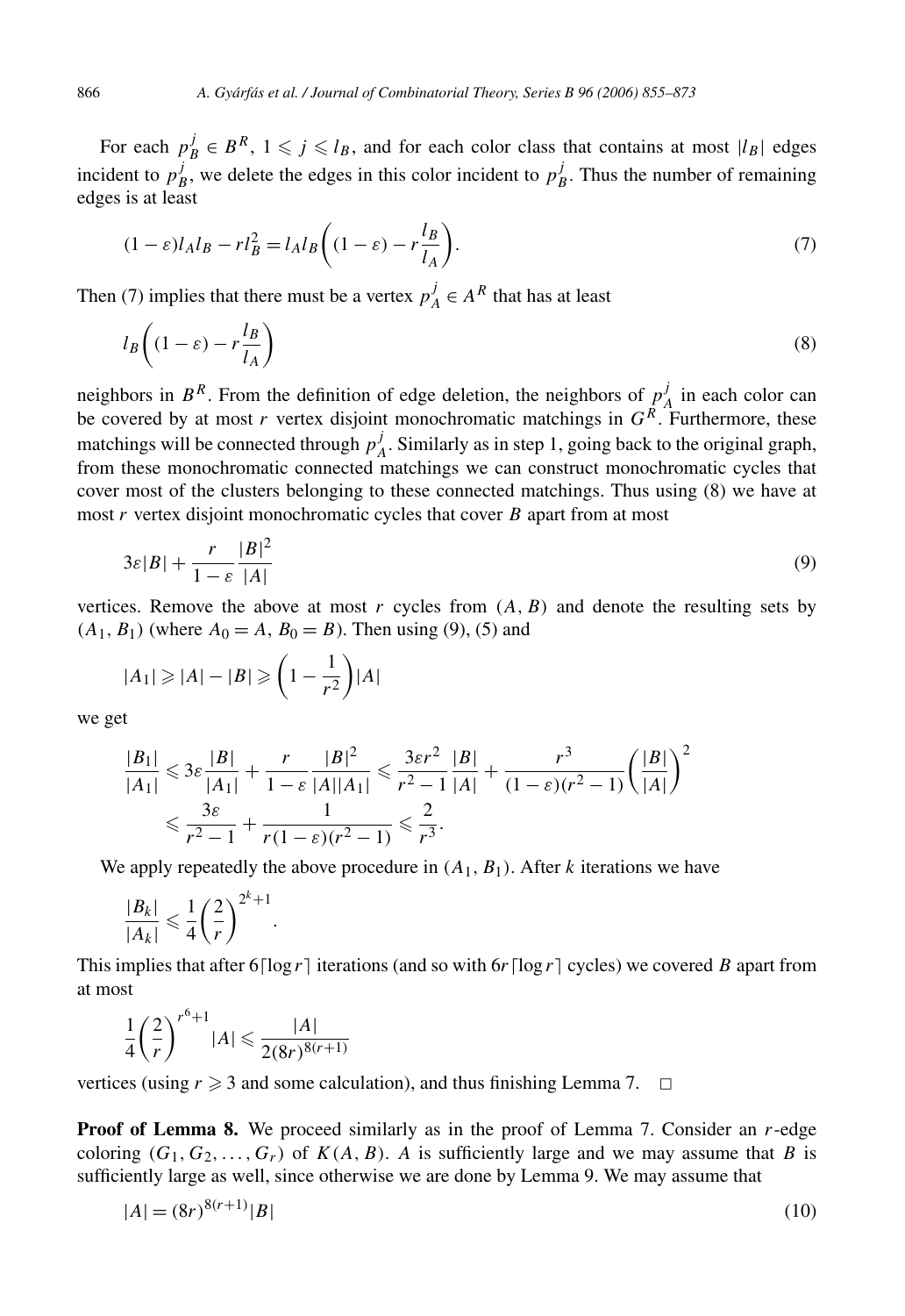by keeping a subset of *A* of this size and deleting the rest. We apply the bipartite *r*-color version of the Regularity Lemma and similarly as in the proof of Lemma 7 we get the reduced graph  $G^R = (A^R, B^R)$  that is an  $(1 - \varepsilon)$ -dense bipartite graph. However, here we will use a multicoloring in  $G^R$ . Define an *r*-edge multi-coloring  $(G_1^R, G_2^R, \ldots, G_r^R)$  of  $G^R$  in the following way. The edge between the clusters  $V_A^{j_1}$  and  $V_B^{j_2}$  has color *s* for all *s* such that

$$
|E_{G_s}(V_A^{j_1}, V_B^{j_2})| \geq \delta |V_A^{j_1}| |V_B^{j_2}|.
$$

**Claim 1.** *There exists a color* (*say*  $G_1$ *, called red*) *such that*  $G_1^R = (A^R, B^R)$  *contains a connected*  $(A''^R, B''^R)$  *satisfying the following:* 

$$
|A''^R| \ge \frac{1}{4(4r)^4} l_A
$$
 and  $|B''^R| \ge \frac{1}{2(4r)^2} l_B$ , (11)

$$
\deg_{G_1^R}(p_B^j, A^R) \geq \frac{1}{4r}l_A \quad \forall p_B^j \in B''^R,
$$
\n<sup>(12)</sup>

$$
\deg_{G_1^R}(p_A^j, B''^R) \geq \frac{1}{2(4r)^2} l_B \quad \forall p_A^j \in A''^R.
$$
\n(13)

**Proof.** There must be a color (say  $G_1^R$ , called red) for which

$$
|E(G_1^R)| \geqslant \frac{1-\varepsilon}{r} l_A l_B \geqslant \frac{1}{2r} l_A l_B. \tag{14}
$$

Then there must be a subset  $B^{\prime R} \subset B^R$  such that

$$
|B'^R| \geqslant \frac{1}{4r}l_B
$$

and for every  $p_B^j \in B'^R$  we have

$$
\deg_{G_1^R}(p_B^j) \geq \frac{1}{4r}l_A.
$$

Indeed, otherwise we get

$$
|E(G_1^R)| = \sum_{p_B^j \in B^R} \deg_{G_1^R}(p_B^j) < \frac{1}{4r} l_A l_B + \frac{1}{4r} l_A l_B = \frac{1}{2r} l_A l_B,
$$

a contradiction with (14). Thus

$$
|E(G_1^R|_{(A^R, B'^R)})| \geq \frac{1}{(4r)^2}l_Bl_A.
$$

Similarly, there must be a subset  $A^{\prime R} \subset A^R$  such that

$$
|A^{\prime R}| \geqslant \frac{1}{2(4r)^2} l_A
$$

and for every  $p_A^j \in A'^R$  we have

$$
\deg_{G_1^R}(p_A^j, B'^R) \geq \frac{1}{2(4r)^2} l_B.
$$

Now it is not hard to see that we can pick a connected component  $(A''^R, B''^R)$  of  $(A'^R, B'^R)$ which satisfies the requirements of the claim. Indeed, define the auxiliary graph  $G_A$  on the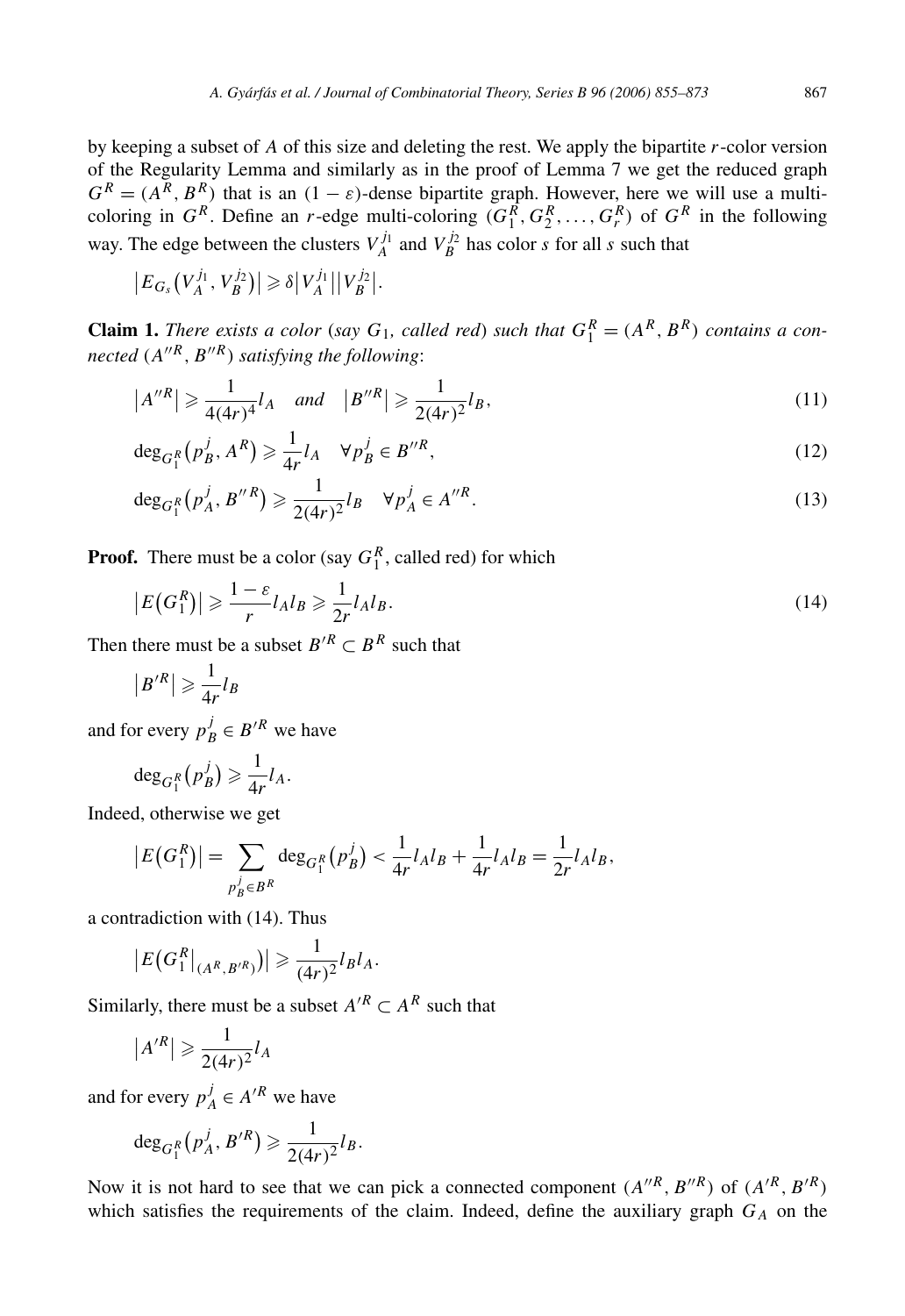vertex set  $A'^R$  as follows. For  $x, y \in A'^R$ ,  $xy$  is an edge of  $G_A$  if and only if  $N_{G_1^R}(x, B'^R) \cap$  $N_{G_1^R}(y, B'^R) \neq \emptyset.$ 

**Fact 1.** *The maximum number of pairwise non-adjacent vertices in*  $G_A$  *is at most*  $2(4r)^2$ *.* 

Then clearly there is a connected component  $A''^R$  in  $G_A$  of size at least

$$
\frac{1}{2(4r)^2} |A^{\prime R}| \geq \frac{1}{4(4r)^4} l_A.
$$

With the choice  $B''^R = N_{G_1^R}(A''^R) \cap B'^R$  we get the connected component  $(A''^R, B''^R)$  of  $G_1^R$ proving the claim.  $\Box$ 

We modify  $B''^R$  in the following way. We add any vertex  $p_B^j \in (B^R \setminus B''^R)$  to  $B''^R$  for which we have

$$
\deg_{G_1^R}(p_B^j, A''^R) \geqslant \frac{2}{(8r)^{8(r+1)}} l_A \quad (\geqslant l_B). \tag{15}
$$

For simplicity we keep the notation  $B''^R$  for the resulting set. Thus now we may assume that for any  $p_B^j \in (B^R \setminus B''^R)$  inequality (15) does not hold.

Then using (12) and (15) by Hall's theorem we can find a monochromatic (red) connected matching *M* covering the vertices  $B^{\prime\prime R}$  (note that the other endpoints of the matching edges may not be in  $A''^R$  for the original vertices of  $B''^R$ ).

Denote the found  $M = \{e_1, e_2, \ldots, e_{l_1}\}\$ and  $f(e_i) = (V_A^i, V_B^i)$  for  $1 \leq i \leq l_1$  (where  $l_1 = |B''^R|$ ). Similarly as in step 1 we make the pairs of clusters belonging to the edges in *M* super-regular (in red). The exceptional vertices removed from the clusters in *B* are added to  $V_B^0$ . Again, similarly as in step 1 we find the connecting red paths between the super-regular pairs belonging to edges of *M* and we make the partite sets equal inside one super-regular pair. However, we postpone the closing of the red cycle inside each pair of clusters belonging to edges of *M*. First we need some technical steps. We go back to the original graph and we consider the set of remaining vertices in *B*:

$$
B_1 = V_B^0 + f(B^R \setminus B''^R).
$$

Consider those vertices  $v \in B_1$  for which

$$
\deg_{G_1}(v, f(A''^R)) \geqslant \frac{4}{(8r)^{5(r+1)}}|A| \quad (\geqslant |B|). \tag{16}
$$

These vertices are removed from  $B_1$  and they will be inserted into the red cycle. (For simplicity we will keep the notation  $B_1$  for the remaining vertices.) For this purpose first we need an estimate on the number of vertices satisfying (16). We have  $|V_B^0| \leq 2\varepsilon|B|$ . Let us consider a  $p_B^j \in B^R \setminus B''^R$ . Using (5), the definition of the coloring in  $G^R$  and the fact that for  $p_B^j$  (15) does not hold, the number of red edges between  $f(p_B^j)$  and  $f(A''^R)$  is at most

$$
\frac{2}{(8r)^{8(r+1)}}l_A m^2 + \delta l_A m^2 \leqslant \left(\frac{2}{(8r)^{8(r+1)}} + \delta\right) |A| m \leqslant \frac{4}{(8r)^{8(r+1)}} |A| m.
$$

This clearly implies that we can have at most  $\frac{1}{(8r)^{3(r+1)}}m$  vertices in  $f(p_B^j)$  satisfying (16). Thus altogether the number of vertices satisfying  $(16)$  is at most

$$
\left|V_B^0\right| + \frac{1}{(8r)^{3(r+1)}} \left| f\left(B^R \setminus B''^R\right) \right| \leq 2\varepsilon|B| + \frac{1}{(8r)^{3(r+1)}}|B| \leq \frac{2}{(8r)^{3(r+1)}}|B|.
$$
 (17)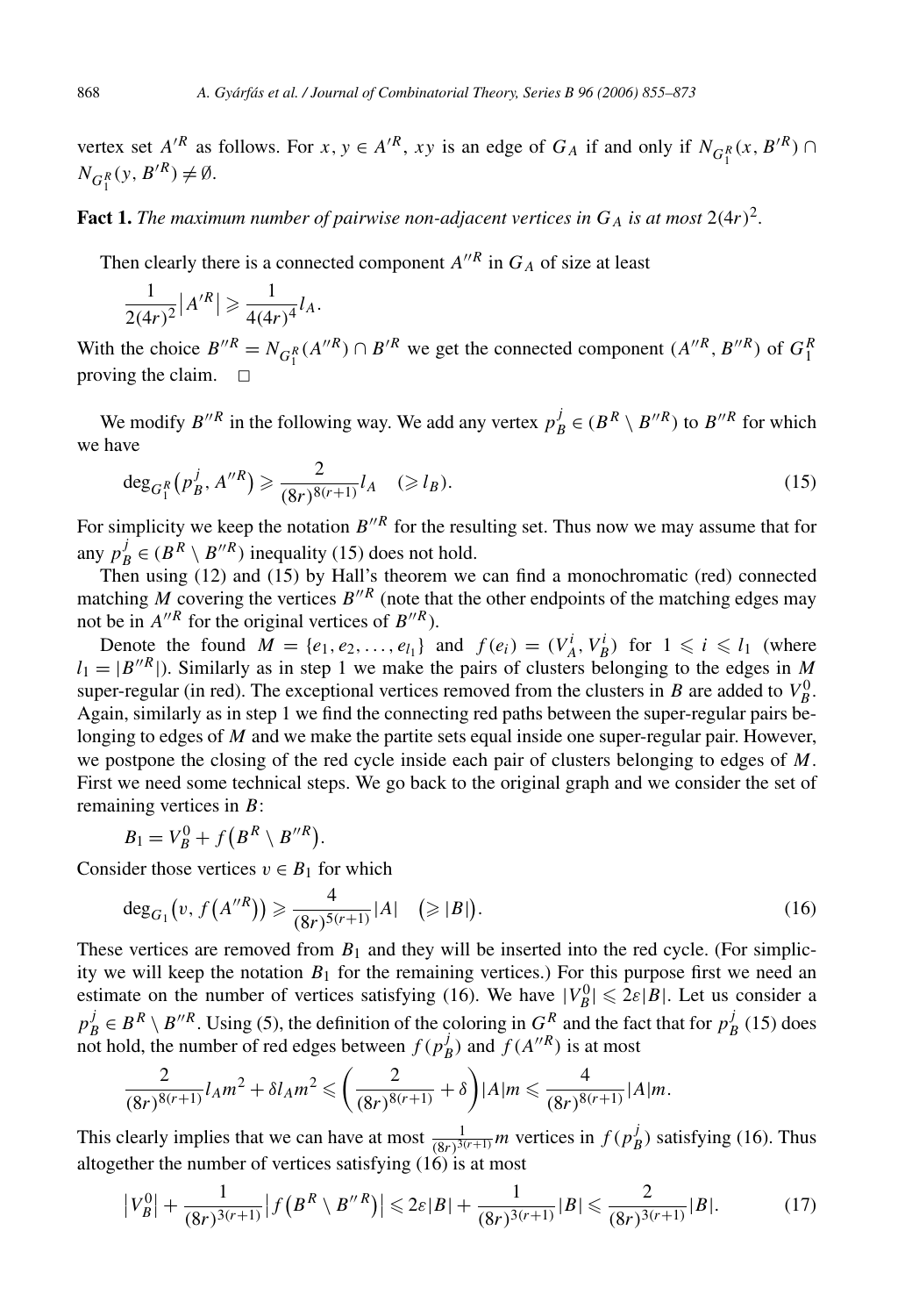To handle the vertices satisfying (16) we are going to extend some of the red connecting paths *Pi* connecting the edges of *M* so now they are going to include these vertices. Take the first vertex *v* satisfying (16). Then clearly there is a cluster  $p_A^j \in A''^R$  that is not covered by *M* for which

$$
\deg_{G_1}(v, f(p^j_A)) \geq \delta m.
$$

Take an arbitrary neighbor of  $p_A^j$  in  $B''^R$  (there must be many by (13)). Then this neighbor is covered by the matching *M*, say by the edge  $e_i$ ,  $1 \leq i \leq l_1$ , where  $f(e_i) = (V_A^i, V_B^i)$ . Consider the red connecting path  $P_{i-1}$  between  $f(e_{i-1})$  and  $f(e_i)$  ending at the vertex  $v_1^i \in V_A^i$ . Extend this path by a red path of length 6 such that the third vertex is *v* and the other vertices come from the following clusters (in this order):

$$
V_B^i
$$
,  $f(p_A^j)$ , v,  $f(p_A^j)$ ,  $V_B^i$ ,  $V_A^i$ .

For simplicity we still denote the new endpoint (a typical vertex of  $V_A^i$ ) by  $v_1^i$ .

We repeat the same procedure for all the other vertices satisfying (16). However, we have to pay attention to several technical details. First, of course in repeating this procedure we always consider the remaining free vertices in each cluster; the internal vertices of the connecting paths are always removed. Second, we make sure that we never use up too many vertices from any cluster. It is not hard to see (using  $(13)$ ,  $(16)$  and  $(17)$ ) that we can guarantee that we use up at most half of the vertices from every cluster. Finally, since we are removing vertices from a pair  $(V_A^i, V_B^i)$ , we might violate the super-regularity. Note that we never violate the *ε*-regularity. Therefore, we do the following. After using up, say,  $\lfloor \delta^2 m \rfloor$  vertices from a pair  $(V_A^i, V_B^i)$ , we update the pair as follows. In the pair  $(V_A^i, V_B^i)$  we remove all vertices *u* from  $V_A^i$  (and similarly from  $V_B^i$ ) for which deg $(u, V_B^i) < (\delta - \varepsilon)|V_B^i|$  (again, we consider only the remaining vertices). We add the at most *εm* vertices removed from  $V_B^i$  to  $V_B^0$ , check whether they satisfy (16) and if they do, we process them with the above procedure.

This way we can handle all the vertices satisfying (16). Now by applying Lemma 2 we can close the red cycle inside each super-regular edge of *M* such that it covers all the remaining vertices in  $V_B^i$ . Indeed, by the above procedure the number of remaining vertices in  $V_B^i$  is less than the number of remaining vertices in  $V_A^i$ , since in each extending path of length 6, we remove 2 vertices from  $V_B^i$  and only one from  $V_A^i$ .

Remove this red cycle. Denote the resulting sets by  $B_1$  in *B* and by  $A_1$  in  $f(A''^R)$ . Put  $A_0 = A$ and  $B_0 = B$ . By (10), (11) and the fact that the relative proportions in the original graph are almost the same as in the reduced graph we certainly have

$$
|A_1| \geqslant \frac{1}{(8r)^4} |A_0|.
$$
 (18)

We will apply repeatedly the above procedure in  $(A_1, B_1)$ . However, we consider only the  $(r-1)$ -edge multi-coloring  $(G_2, \ldots, G_r)$  in  $K(A_1, B_1)$ , the edges in  $G_1$  are deleted. Notice that  $|A_1|$  is still sufficiently large. We have three cases depending on the size  $B_1$ .

**Case 1.** 
$$
(|B_1| - 1)r^{|B_1|} < |A_1|
$$
.

In this case we are done by Lemma 9 since we have a covering of *B* by  $r + 1 \leq 2r$  vertex disjoint monochromatic cycles. Thus we may assume that this case does not hold.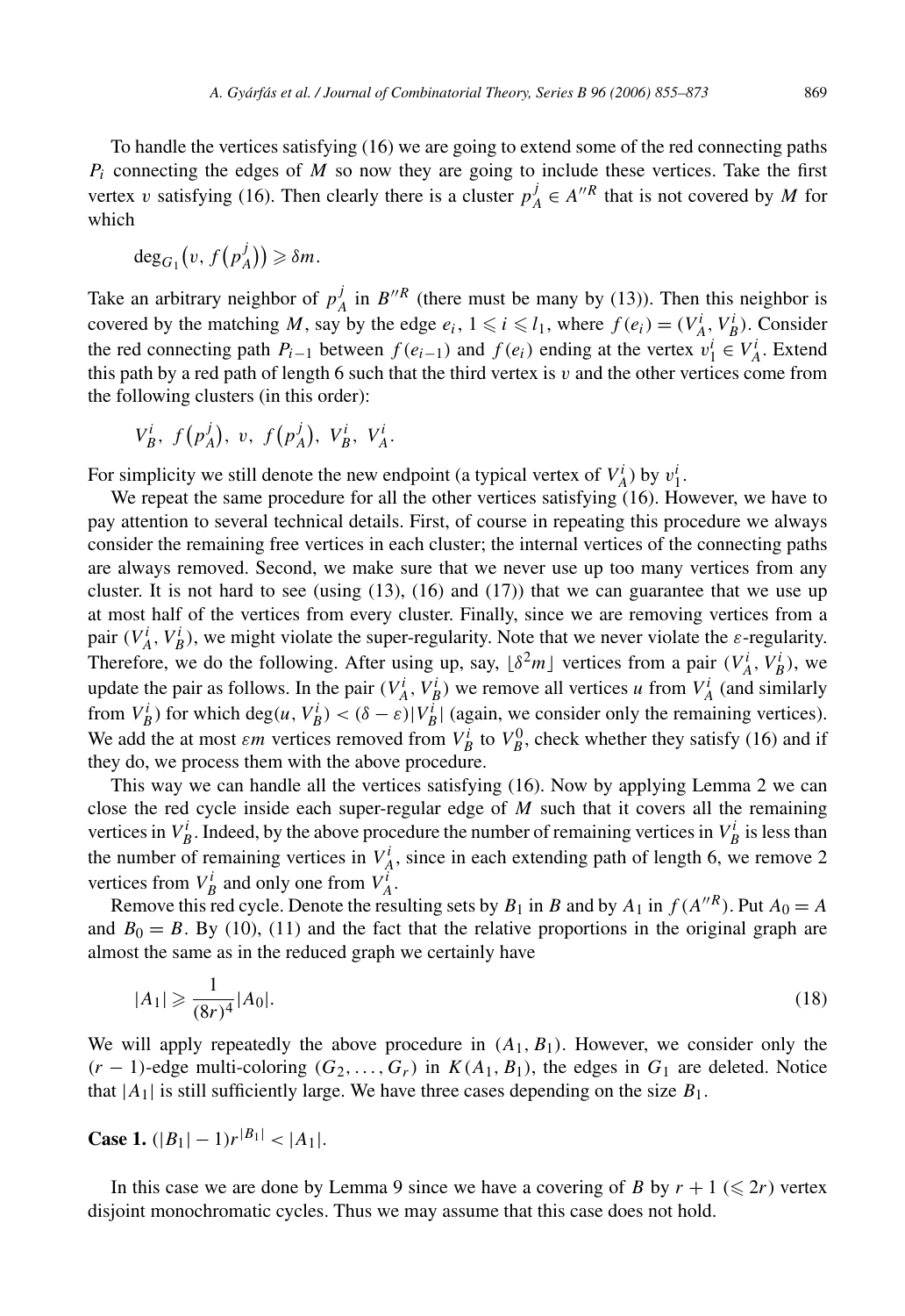**Case 2.**  $(8r)^{8(r+1)} |B_1| \leq |A_1| \leq (|B_1| - 1)r^{|B_1|}$ .

In this case we may run into the problem that the removed cycle may contain almost all vertices of *B*, i.e.,  $|B_1| = o(|A_1|)$ . In this case the reduced graph might become empty. To avoid this we keep a subset of  $A_1$  of size  $(8r)^{8(r+1)}|B_1|$  (denoted again by  $A_1$ ) and we delete the rest. By the fact that  $(16)$  does not hold we know that before this deletion all vertices in  $B_1$  have small degrees in the color removed (red). But then it may happen that the relative degree (the fraction of the degree and the "new"  $|A_1|$ ) of some vertices in the trimmed  $B_1$  in red will not be small any more, i.e., similarly to (16)

$$
\deg_{G_1}(v, A_1) \geqslant \frac{4}{(8r)^{5(r+1)}} |A_1|.
$$
\n(19)

To avoid this we choose a *random subset* of *A*<sup>1</sup> of this size (denoted again by *A*<sup>1</sup> for simplicity). Then the relative degrees of the vertices of  $B_1$  will be roughly the same as before the deletion of the superfluous vertices. To make this precise we claim the following.

**Claim 2.** Let  $V_n = \{v_1, \ldots, v_n\}$  *with n sufficiently large,*  $\mathcal{F} = \{S_1, \ldots, S_m\}$  *with*  $S_i \subseteq V_n$ ,  $|S_i| \leq cn$ *for some constant*  $0 < c \leq 1$ . Then for arbitrary  $k > \frac{3}{c} \log m$  there exists a  $T \subseteq V_n$  such that

$$
\bullet \ \ |T| = k;
$$

•  $|S_i \cap T| \leqslant 2ck \; \forall i$ .

**Proof.** Clearly, by adding arbitrary elements to  $S_i$  (and then deleting from the intersection) we may also assume that  $|S_i| = cn \forall i$ . We will use a Chernoff bound, see, e.g. [1]:

$$
\Pr(\text{Bin}(n, p) \geqslant (1 + \lambda)np) \leqslant e^{-\lambda^2np/3} \quad \text{for } 0 \leqslant \lambda \leqslant 1. \tag{20}
$$

Choose uniformly  $T \subseteq V_n$  of size k. Let  $1_{x \in T}$  be the indicator variable, and

$$
|S_i \cap T| = \sum_{x \in S_i} 1_{x \in T}.
$$

Now  $Pr(x \in T) = k/n$  and so  $|S_i \cap T|$  is dominated by  $Bin(cn, k/n)$  for every *i*. Using (20) we see that

$$
Pr(|S_i \cap T| \geqslant 2ck) \leqslant e^{-ck/3}.
$$

Therefore,

$$
\Pr\left(\bigvee_{i=1}^{m}(|S_i \cap T| \geqslant 2ck)\right) \leqslant \sum_{i=1}^{m} \Pr\big(|S_i \cap T| \geqslant 2ck\big) \leqslant me^{-ck/3}.\tag{21}
$$

If the right-hand side of (21) is less than one then the claimed *T* must exist, i.e.,

$$
e^{-ck/3} < (m)^{-1}, \quad \text{i.e.,} \tag{22}
$$

$$
k > \frac{3}{c} \log m,\tag{23}
$$

which is a requirement of the claim.  $\square$ 

We will apply Claim 2 with the following choices. Let  $n = |A_1|$ ,  $V_n = A_1$ ,  $m = |B_1|$ ,  $S_i$  $N_{G_1}(v_i, A_1)$  for  $v_i \in B_1$ . Then from (18) and the fact that (16) does not hold it follows that we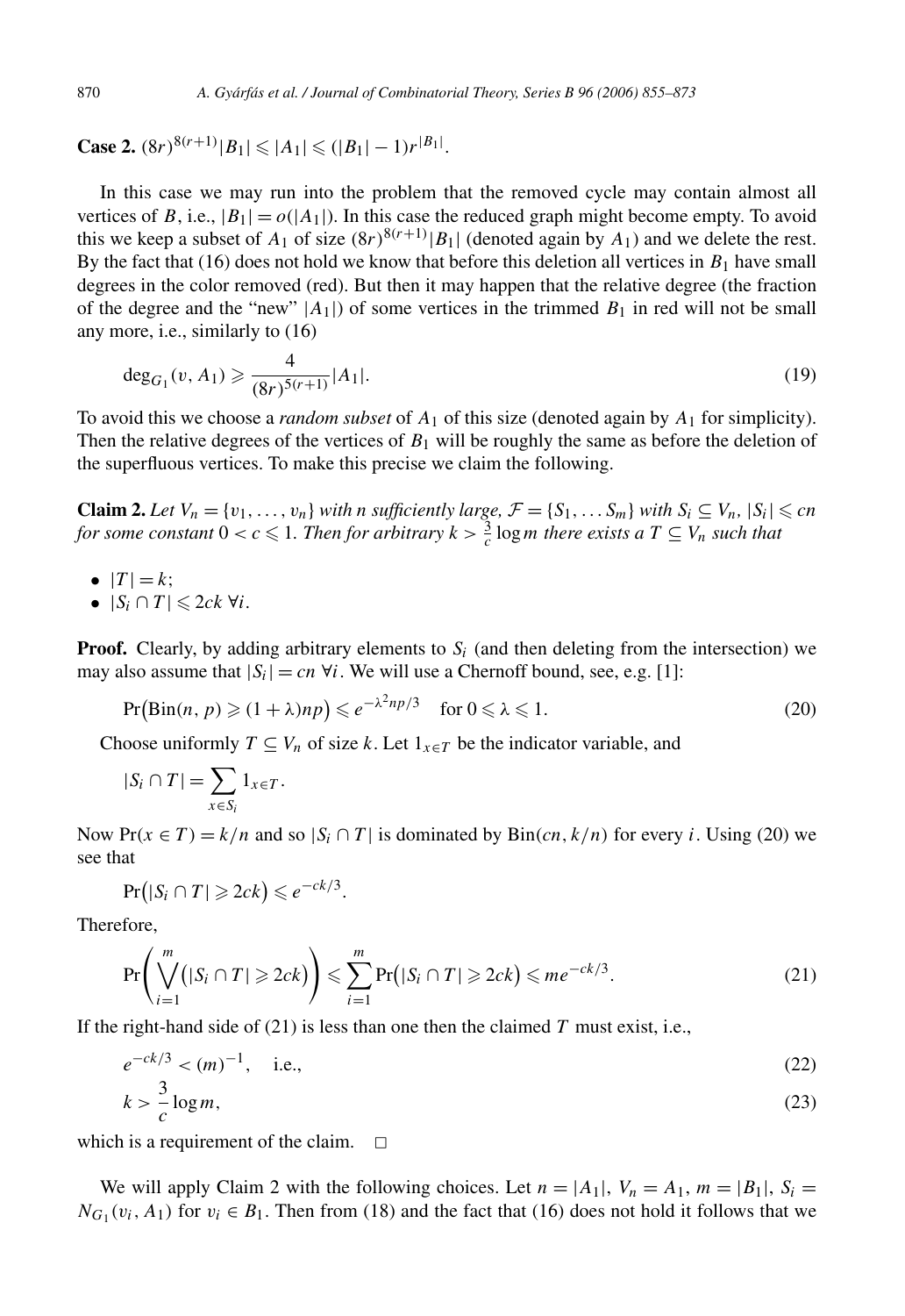can select

$$
c = \frac{\deg_{G_1}(v_i, A_1)}{|A_1|} < \frac{4}{(8r)^{5(r+1)}} \frac{|A|}{|A_1|} \leqslant \frac{4(8r)^4}{(8r)^{5(r+1)}}.
$$
\n(24)

Clearly all the conditions of the claim are satisfied so we can select the desired subset of  $A_1$  of size  $(8r)^{8(r+1)}|B_1|$ .

**Case 3.**  $|A_1| < (8r)^{8(r+1)} |B_1|$ .

In this case we continue with  $A_1$  with no modifications.

Now we are ready to repeat the above procedure in  $(A_1, B_1)$ . Note that in Case 3 technically we have a somewhat weaker condition for  $|A_1|$  in terms of  $|B_1|$  compared to the original  $|A_0|$  =  $(8r)^{8(r+1)}$   $|B_0|$ , but that does not create any difficulties, the procedure still goes through.

We will treat Cases 2 and 3 simultaneously. We apply the bipartite  $(r - 1)$ -color version of the Regularity Lemma for the  $(r - 1)$ -colored bipartite graph between  $A_1$  and  $B_1$ . Using the fact that in  $B_1$  (16) does not hold and Claim 2 in Case 2, in both Cases 2 and 3 in (7) we still have the  $\frac{1}{2r}l_{A_1}l_{B_1}$  lower bound for a color, say  $G_2^R$ . In Case 3, the above procedure goes through exactly the same way for  $(A_1, B_1)$ . Note that in Case 3 in (15) we keep the original

$$
\frac{2}{(8r)^{8(r+1)}}l_A
$$

lower bound (and we do not use  $l_{A_1}$  instead of  $l_A$ ), and similarly in (16) we keep the

$$
\frac{4}{(8r)^{5(r+1)}}|A|
$$

lower bound (and we do not use  $|A_1|$  instead of  $|A|$ ). However, in Case 2 we replace  $l_A$  with  $l_{A_1}$ in (15) and  $|A|$  with  $|A_1|$  in (16). Thus in both cases similarly to (18) we have

$$
|A_2| \geqslant \frac{1}{(8r)^4} |A_1|,
$$

and furthermore if we had Case 3 for  $(A_1, B_1)$ , then using (18) we have

$$
|A_2| \geqslant \frac{1}{(8r)^4} |A_1| \geqslant \frac{1}{(8r)^8} |A_0|.
$$

However, note that if we had Case 2 for  $(A_1, B_1)$ , then this last inequality might not hold as the "new"  $|A_1|$  might be significantly smaller than  $\frac{1}{(8r)^4}$  |  $A_0|$ .

In general let us consider the situation after  $k$  iterations in  $(A_k, B_k)$ . Assume that the last time Case 2 occurred was at  $k' \leq k$ ). If Case 2 never occurred we put  $k' = 0$ . The above procedure goes through exactly the same way for  $(A_k, B_k)$  but we replace  $l_A$  with  $l_{A_{k'}}$  in (15) and |A| with  $|A_{k'}|$  in (16).

If the procedure terminates after  $k \leq r$ ) iterations with no more vertices remaining in *B*, then we have a cover of *B* with at most 2*r* vertex disjoint monochromatic cycles, as desired. Assuming that the procedure does not terminate after *r* iterations, so  $B_r \neq \emptyset$ , we will get a contradiction. Indeed, let us examine the maximum degree to the set  $A_r$  in any color for each vertex  $v \in B_r$ . For  $G_1$  since (16) does not hold we have

$$
\deg_{G_1}(v, A_0) < \frac{4}{(8r)^{5(r+1)}} |A_0|.
$$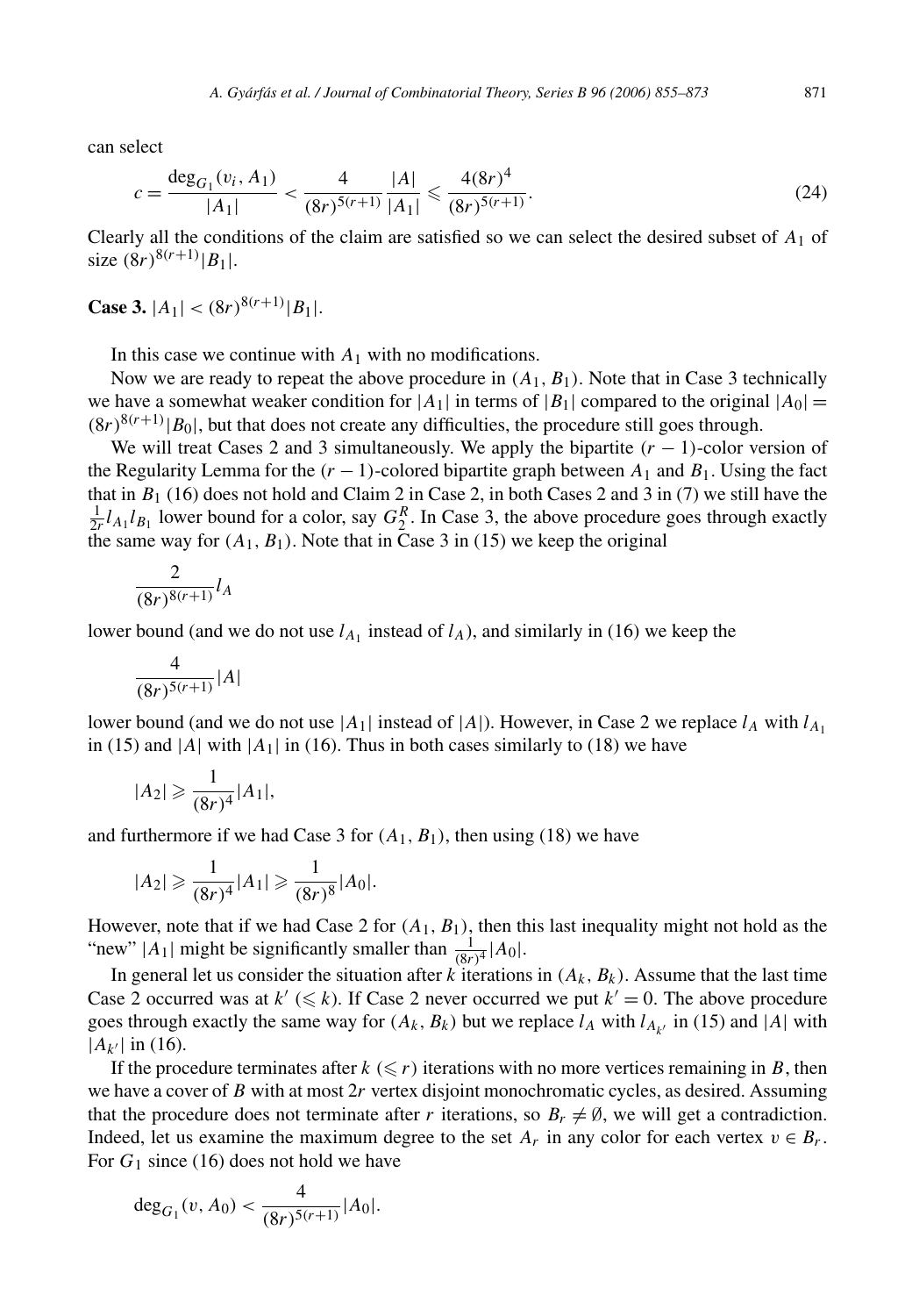Then as we saw in (24) in case we have Case 3 for  $(A_1, B_1)$  we have

$$
\deg_{G_1}(v, A_1) < \frac{4(8r)^4}{(8r)^{5(r+1)}} |A_1|,
$$

and in case we have Case 2 for  $(A_1, B_1)$  using Claim 2 we have to multiply by an extra factor of 2 to get

$$
\deg_{G_1}(v, A_1) < \frac{8(8r)^4}{(8r)^{5(r+1)}} |A_1|.
$$

We continue in this fashion, in each iteration we have to multiply the coefficient of  $|A_i|$  by a factor of  $(8r)^4$  and in addition if it was an iteration where we applied Case 2, then we have to multiply by another factor of 2. Thus for each vertex  $v \in B_r$  we have

$$
\deg_{G_1}(v, A_r) < \frac{4(2)^r (8r)^{4r}}{(8r)^{5(r+1)}} |A_r| < \frac{|A_r|}{r}.
$$

In this upper bound we assumed the worst possible case when we have a Case 2 application in each iteration and that is why we get the extra factor of  $2<sup>r</sup>$ . Note also that we have this upper bound for the other colors as well, and thus for each vertex  $v \in B_r$  and color  $1 \leq i \leq r$  we have

$$
\deg_{G_i}(v, A_r) < \frac{|A_r|}{r},
$$

a contradiction, since in at least one of the colors we must have at least  $|A_r|/r$  edges from *v* to  $A_r$ . This finishes the proof of Lemma 8.  $\Box$ 

## **Acknowledgments**

Thanks to two unknown referees whose work improved the presentation.

# **References**

- [1] N. Alon, J.H. Spencer, The Probabilistic Method, John Wiley and Sons, 1991.
- [2] B. Bollobás, Extremal Graph Theory, Academic Press, London, 1978.
- [3] R. Diestel, Graph Theory, Springer-Verlag, New York, 1997.
- [4] P. Erdős, T. Gallai, On maximal paths and circuits of graphs, Acta Math. Sci. Hungar. 10 (1959) 337–356.
- [5] P. Erdős, A. Gyárfás, L. Pyber, Vertex coverings by monochromatic cycles and trees, J. Combin. Theory Ser. B 51 (1991) 90–95.
- [6] A. Gyárfás, Covering complete graphs by monochromatic paths, in: Irregularities of Partitions, in: Algorithms Combin., vol. 8, Springer-Verlag, 1989, pp. 89–91.
- [7] A. Gyárfás, M. Ruszinkó, G.N. Sárközy, E. Szemerédi, Three-color Ramsey number for paths, Combinatorica, in press.
- [8] P. Haxell, Partitioning complete bipartite graphs by monochromatic cycles, J. Combin. Theory Ser. B 69 (1997) 210–218.
- [9] J. Komlós, G.N. Sárközy, E. Szemerédi, Blow-up Lemma, Combinatorica 17 (1997) 109–123.
- [10] J. Komlós, G.N. Sárközy, E. Szemerédi, An algorithmic version of the Blow-up Lemma, Random Structures Algorithms 12 (1998) 297–312.
- [11] J. Komlós, M. Simonovits, Szemerédi's Regularity Lemma and its applications in graph theory, in: D. Miklós, V.T. Sós, T. Szőnyi (Eds.), Combinatorics, Paul Erdős is Eighty, in: Bolyai Soc. Math. Stud., vol. 2, Budapest, 1996, pp. 295–352.
- [12] T. Łuczak,  $R(C_n, C_n, C_n) \leq (4 + o(1))n$ , J. Combin. Theory Ser. B 75 (1999) 174–187.
- [13] T. Łuczak, V. Rödl, E. Szemerédi, Partitioning two-colored complete graphs into two monochromatic cycles, Probab. Combin. Comput. 7 (1998) 423–436.